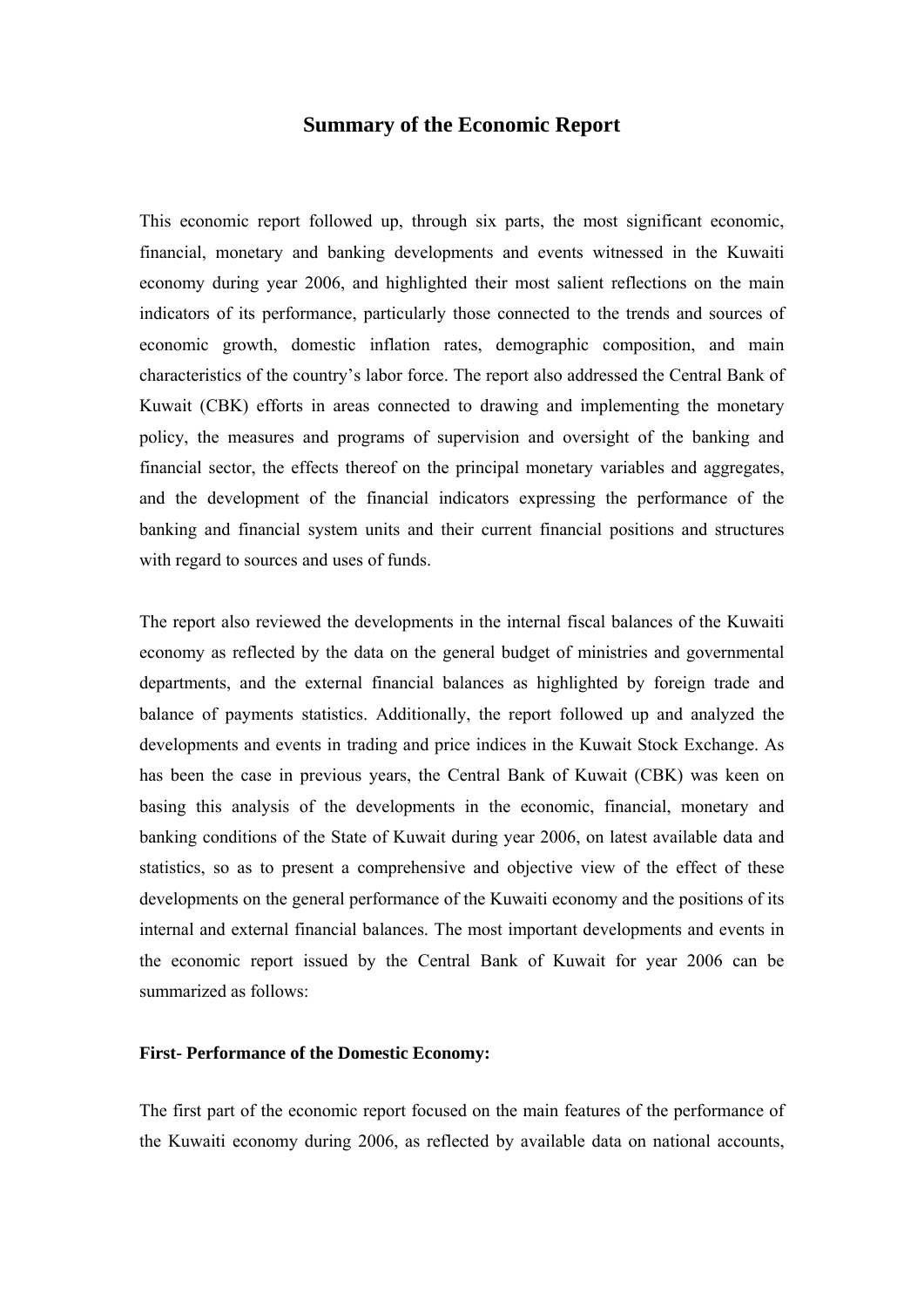domestic prices, and population and labor force. The most important aspects presented by this part of the report can be summarized as follows:

## **1- Economic Growth and Sectoral Developments**:

- The State of Kuwait GDP at current prices continued to grow during 2006 to KD 29572.8 million, against KD 24477.8 million in 2005, i.e. a growth of KD 5095 million  $(1, 0, 0)$ , compared to a growth of 39.7% during the previous year.
- The largest portion (70.1%) of the mentioned growth in the State of Kuwait GDP at current prices during 2006 reflects the favorable developments witnessed in world oil markets and the accompanying rise in world oil prices on the one hand, along with the increase in the State of Kuwait's crude oil production rates on the other, and the ensuing rise in total value added at current prices in the oil sectors (crude oil and natural gas production sector and the refined petroleum products industry) to KD 17374.1 million during 2006, compared with KD 13803 million in 2005, i.e. an increase of KD 3571.1 million or 25.9% compared with a growth of 60.2% during the previous year. With the increase in the total value added at current prices in the oil sectors, its ratio in the composition of the State of Kuwait GDP increased, in turn, from 56.4% during 2005 to 58.8% during 2006.
- The growth in the total value added at current prices in the non-oil sectors (excluding the refined petroleum products industry) decelerated to KD 12024.1 million during 2006, from KD 10501.2 million during 2005, i.e. an increase of KD 1522.9 million or 14.5%, following its growth by 20.2% during 2005. With the relative deceleration in the growth rate of the total value added at current prices in the non-oil sector, its ratio in the composition of the State of Kuwait GDP at current prices declined from 42.9% during 2005 to 40.7% during 2006.
- The above mentioned growth in the total value added in non-oil sectors during year 2006 encompassed without exception all sections of economic activity which constitute these sectors, though at rates which were often below their corresponding rates of 2005. Worth mentioning within this context is that the Financial Institutions activity contributed the highest portion (68.1%) of the growth in the total value added in the non-oil sector, as it grew by KD 1036.8 million or 37.3% during 2006,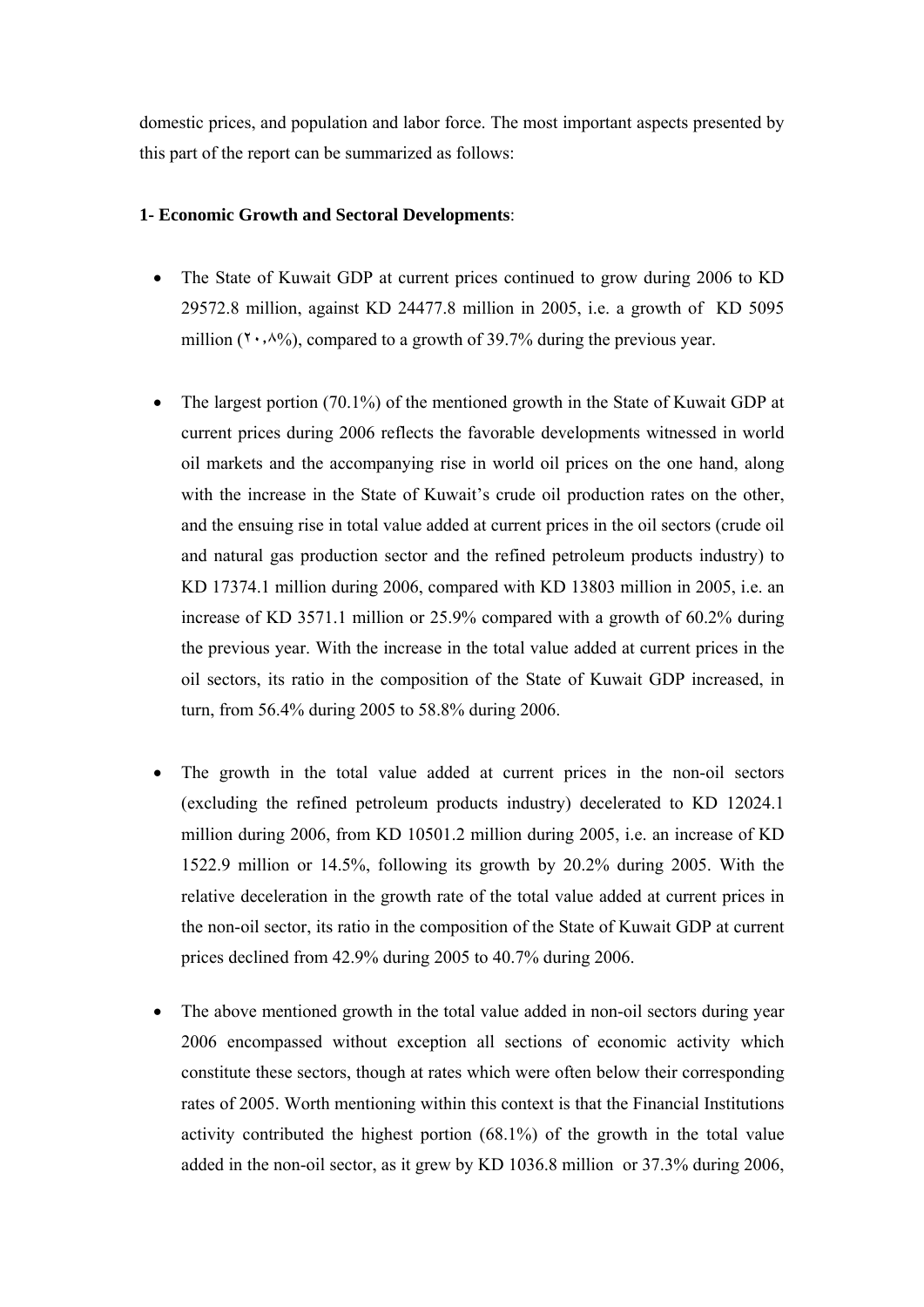compared with a growth of 85.5% during year 2005. In light of this development, the Financial Institutions sector moved to the first position in the ranking of non-oil sectors in terms of its relative contribution to the composition of the total value added in these sectors, whereby that contribution reached 31.6% during 2006 compared to 26.4% during 2005.

The Community, Social and Personal Services activity came second to the Financial Institutions activity with regard to its relative contribution (16.4%) to the growth in the total value added in the non-oil sectors, as it grew by KD 250.4 million (7.8%) during 2006, compared to a growth of 9.4% during the previous year. Furthermore, a deceleration was witnessed in the growth of the value added at current prices in the Transport, Storage and Communication activity (from 17.4% to 13.5%), the Manufacturing Industries excluding the refined petroleum products industry (from 12.5% to 9.6%), the Real-Estate activity (from 10.4% to 7.2%), Other Business Services (from  $6.6\%$  to  $4.6\%$ ) and Insurance (from  $26.9\%$  to  $24\%$ ), while acceleration was recorded in the growth rate of the value added at current prices in the Electricity, Gas and Water activity (from 4% to 5.5%), the Construction activity (from 8.8% to 9.7%), and Agriculture, Livestock and Fishing activity (from 0.3% to 4.6%) between 2005 and 2006, respectively.

- As for the sources of the rise in GDP at current prices from the perspective of expenditure on GDP, the major portion (77.4%) of that rise resulted from the increase in expenditure of the outside world (exports of goods and services) on the GDP by KD 3944 million or 26.1% to KD 19038 million during 2006, from KD 15094 million during the previous year. Furthermore, the total expenditure by residents, which represents the sum of the final government and private consumption expenditures, and expenditure on gross capital formation, rose by KD 1604 million or 10% to KD 17657.8 million during 2006, from KD 16053.8 million during the previous year.
- The Gross National Product (GNP) of the State of Kuwait rose during 2006 by 23.6% to KD 33456.8 million, from KD 27063.8 million during the previous year. The National Income at current prices rose by 24.2%, from KD 25626.2 million during 2005 to KD 31838 million during 2006. Accordingly, the average per-capita share of the National Income at current prices rose from KD 8939 during 2005 to KD 10432.5 in 2006, i.e. an increase of KD 1493.5 (16.7%).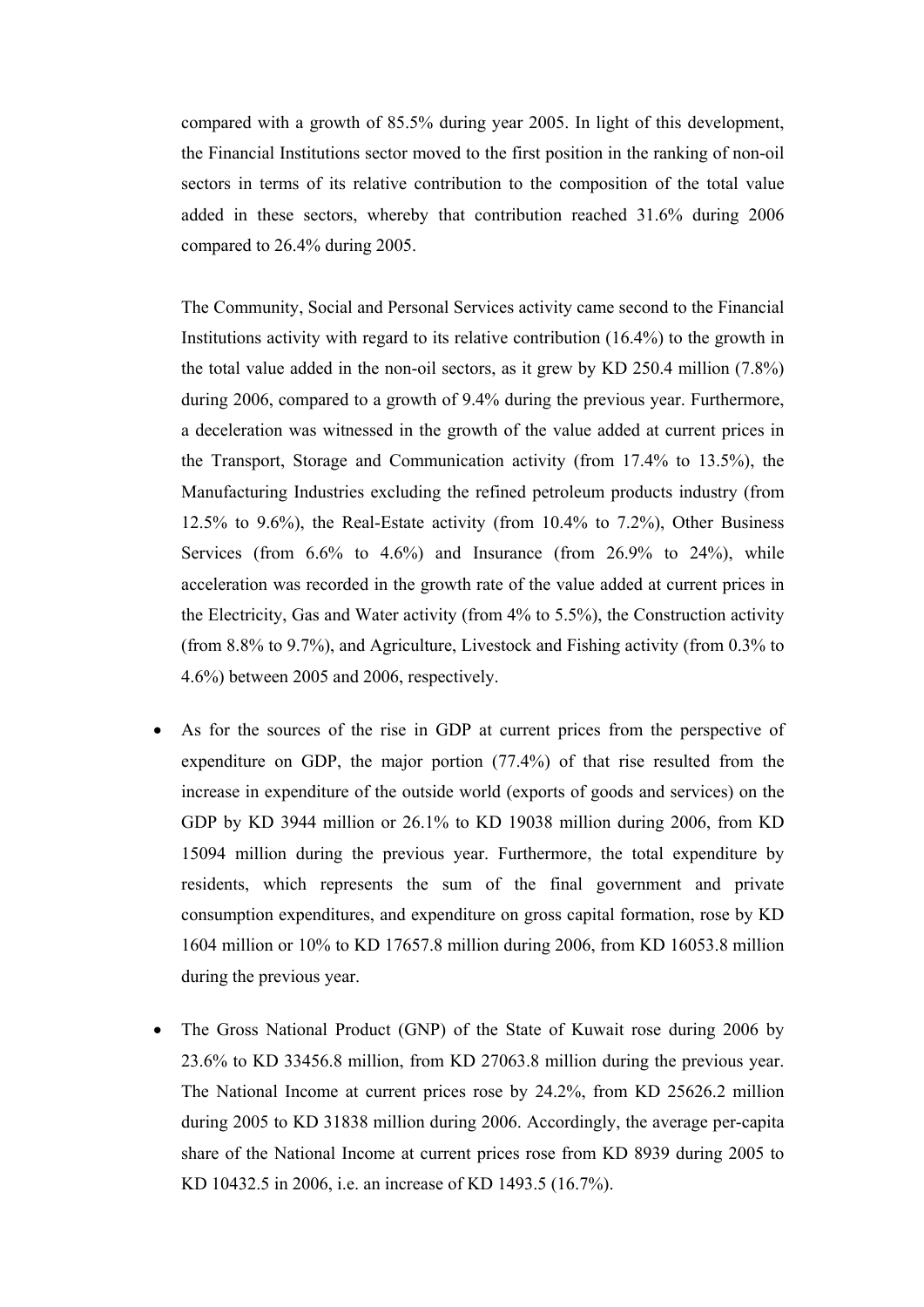### **2- Inflation in Domestic Prices:**

- Inflation rate in the State of Kuwait, measured as the relative change in the General Consumer Price Index (year 2000=100), declined from 4.1% during 2005 to 3.1% during 2006. Contributing to that decline was the deceleration in the growth rate of the general price level of items constituting the 'Food' group (from 8.5% to 3.9%), "Education and Health Care' group (from 5.7% to 2.4%), the 'Other Goods and Services' group (from 7.8% to 4.8%), the 'Clothing and Footwear' group (from 6.3% to 4.1%), and the 'Household Goods and Services' group (from 3.6% to 2.7%) between 2005 and 2006 respectively.
- The above mentioned decline in the inflation rate in the Consumer Price Index during 2006 compared to the previous year was accompanied with a parallel decrease, in the same direction, in the rate of change in the General Wholesale Price Index. Specifically, the General Wholesale Price Index in the State of Kuwait declined from 4.4% during 2005 to 2.1% during 2006. This decline is essentially attributable to the deceleration in the rate of increase in the general level of wholesale prices of imported goods (whose relative weight in the General Wholesale Price Index is 76.9%), from 4.8% during 2005 to 2% during 2006. Also the inflation rate in the Wholesale Price Index of domestically produced goods declined from 3.3% during 2005, to 2.6% during 2006.

## **3- Population and Labor Force:**

- The total population of the State of Kuwait rose to 3.183 million at end of 2006, from 2.991 million at end of 2005, i.e. a growth of 6.4%. The largest portion (83.8%) of that increase in total population is attributable to the rise in non-Kuwaiti population by 8%, while the rise in Kuwaiti population by 3.1% during 2006 contributed the remaining portion (16.2%).
- The above mentioned rise in the total population of the State of Kuwait was essentially concentrated in the number of economically active individuals (those aged between 15 and less than 60 years) which rose by 7% at end of 2006 compared to their number at end of the previous year, leading to the rise of their ratio in the total population to 76% from 75.6% at end of the two mentioned years respectively.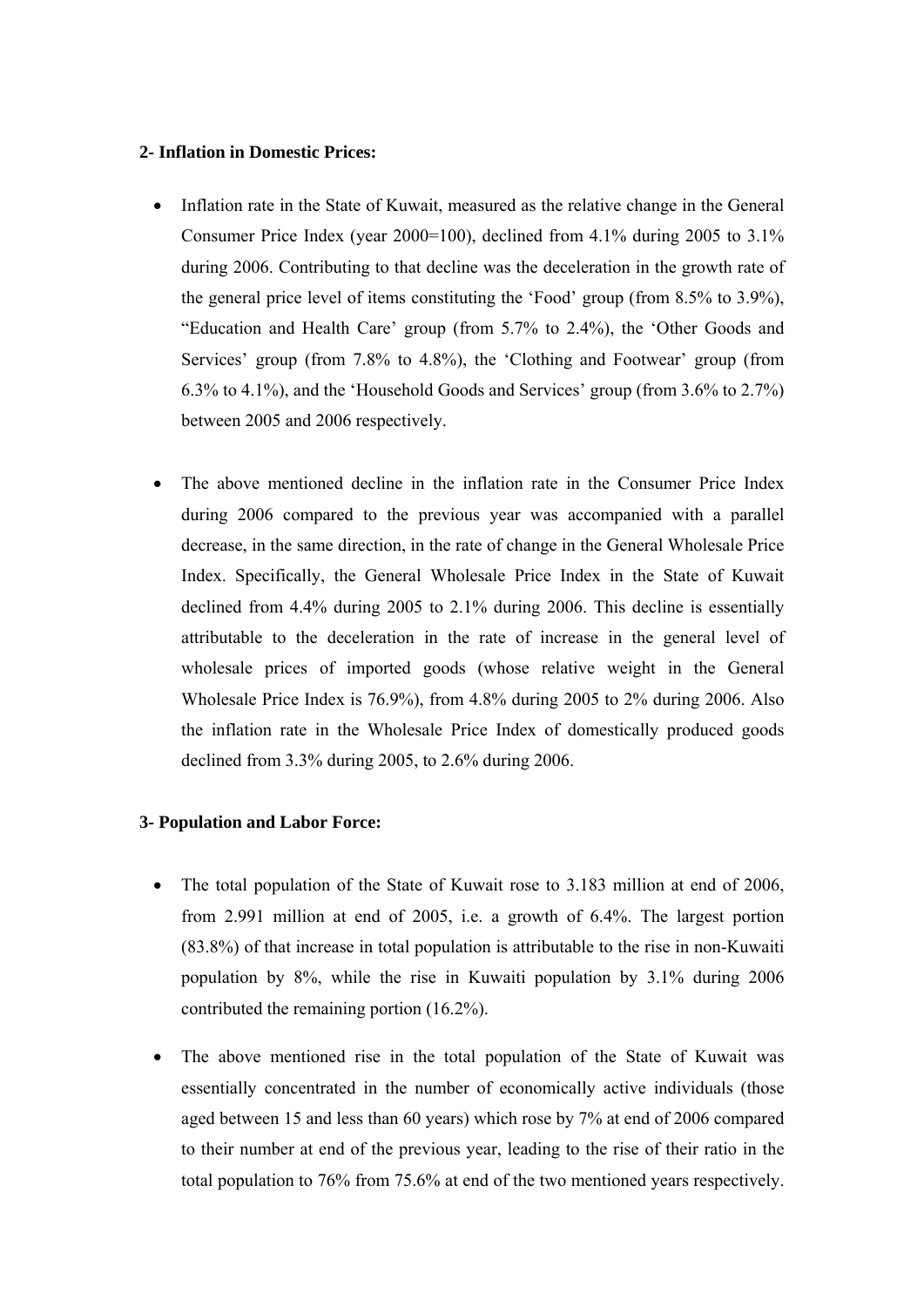This rise encompassed both the Kuwaiti population (by 3.2%) and non-Kuwaiti population (by 8.2%) between the ends of 2005 and 2006, respectively.

- The growth rate of the number of individuals under 15 years of age decelerated from 4.5% during 2005, to 4.3% during 2006. This deceleration was essentially concentrated in the non-Kuwaiti population aged less than 15 years, as the number of individuals in this category to the total non-Kuwaiti population declined from 21.5% at end of 2005 to 21.1% at end of 2006. Meanwhile, this group of individuals in the Kuwaiti population remained at 39.9%, at end of the two mentioned years respectively.
- The total labor force in the State of Kuwait rose by 8.1% at end of 2006 compared to end of the previous year. This rise encompassed both the Kuwaiti labor force (by 6.5%) and non-Kuwaiti labor force (by 8.4%) during 2006. Consequently, the relative importance of the national labor force in the total labor force declined (from 17.6% to 17.4%), while the relative importance of the expatriate labor force rose (from 82.4% to 82.6%), between the ends of 2005 and 2006, respectively.
- The labor force rose by 11.8% in the private sector and by 3.4% in the governmental sector at end of 2006, compared to end of the previous year. The largest portion (90.6%) of the growth in the private sector labor force during 2006 was essentially due to the increase in the expatriate labor force in that sector. On the other hand, the largest portion (76.3%) of the growth in the governmental sector labor force during 2006 was essentially due to the rise in national labor force in that sector.

### **Second- Monetary Developments and Activity of CBK:**

The second part of the report focused on highlighting the developments in the main monetary indicators and aggregates during 2006 in Money Supply, bank credit, interest rates, exchange rate of the Kuwaiti dinar, and issues of Public Debt Instruments, etc. This part of the report also addressed CBK's efforts during 2006 in areas connected to drawing and implementing the monetary policy of the State of Kuwait, and reported the role played by that policy in influencing the trend of the main monetary indicators and aggregates, in line with firming the bases of monetary stability in the country and enhancing the opportunities and elements of self-generated growth in the national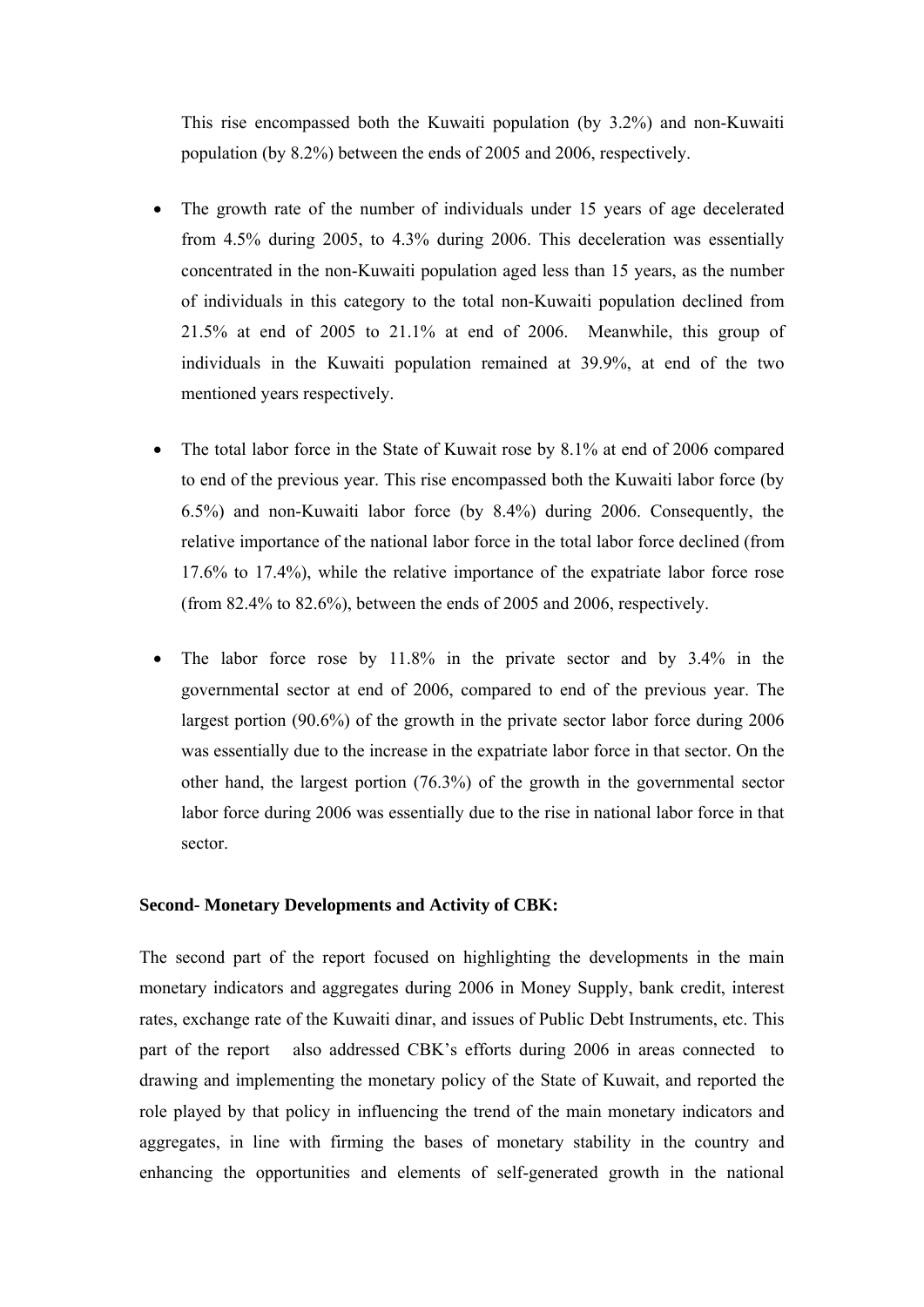economy, within the framework of the State general economic policy. The report also followed up the developments concerning CBK's activity in the supervision and oversight of the banking and financial system units, and its role in directing and rationalizing the credit policy of banks and investment companies subject to its supervision, within its efforts towards creating an atmosphere that contributes to further strengthening these units and increasing the soundness of their financial positions, in line with prudent banking and financial practices and customs.

The most significant aspects presented in this part of the report in this regard, can be highlighted as follows:

- 1- During 2006 growth in domestic liquidity levels continued at rapid rates, in line with the rise in rates of domestic economic activity. Within this context, the report indicated that Money Supply in its broad definition (M2) rose markedly to KD 15920.6 million at end of 2006, from KD 13086.2 million at end of 2005, i.e. by KD 2834.3 million or 21.7%, following a growth of KD 1431 million or 12.3% in the previous year. Accordingly, the year 2006 witnessed the highest growth rate in Money Supply (M2). This growth is essentially attributable to the accelerated growth in both Quasi-Money by KD 3011.5 million or 32.2% during 2006, while Money (the narrow definition of Money Supply, M1) declined by KD 177.1 million or 4.8% during that year. Within the aggregate monetary position of CBK and local banks, changes in Money Supply (M2), reflected the sum of the rise in the net domestic assets of these institutions (essentially local banks' claims on the private sector) by KD 1192.3 million or 13% (from KD 9182.3 million to KD 10374.6 million) on the one hand, and their net foreign assets by KD 1642 million or 42.1% (from KD 3904 million to KD 5546 million), on the other.
- 2- Bank credit extended by local banks to the various domestic economic sectors is considered the main source of the above mentioned growth in domestic liquidity levels during 2006. Within this context, the report indicated that the balances of the utilized cash portion of credit facilities extended by local banks to the various domestic economic sectors, continued rising at an accelerated rate, thus reaching KD 14933.7 million at end of year 2006, from KD 11827.3 million at end of year 2005, i.e. a rise of KD 3106.4 million or 26.3%, following its rise by KD 1960.3 million or 19.9% during the previous year. This rise encompassed most domestic economic sectors, excluding the Oil and Gas sector, and Public Services sector, and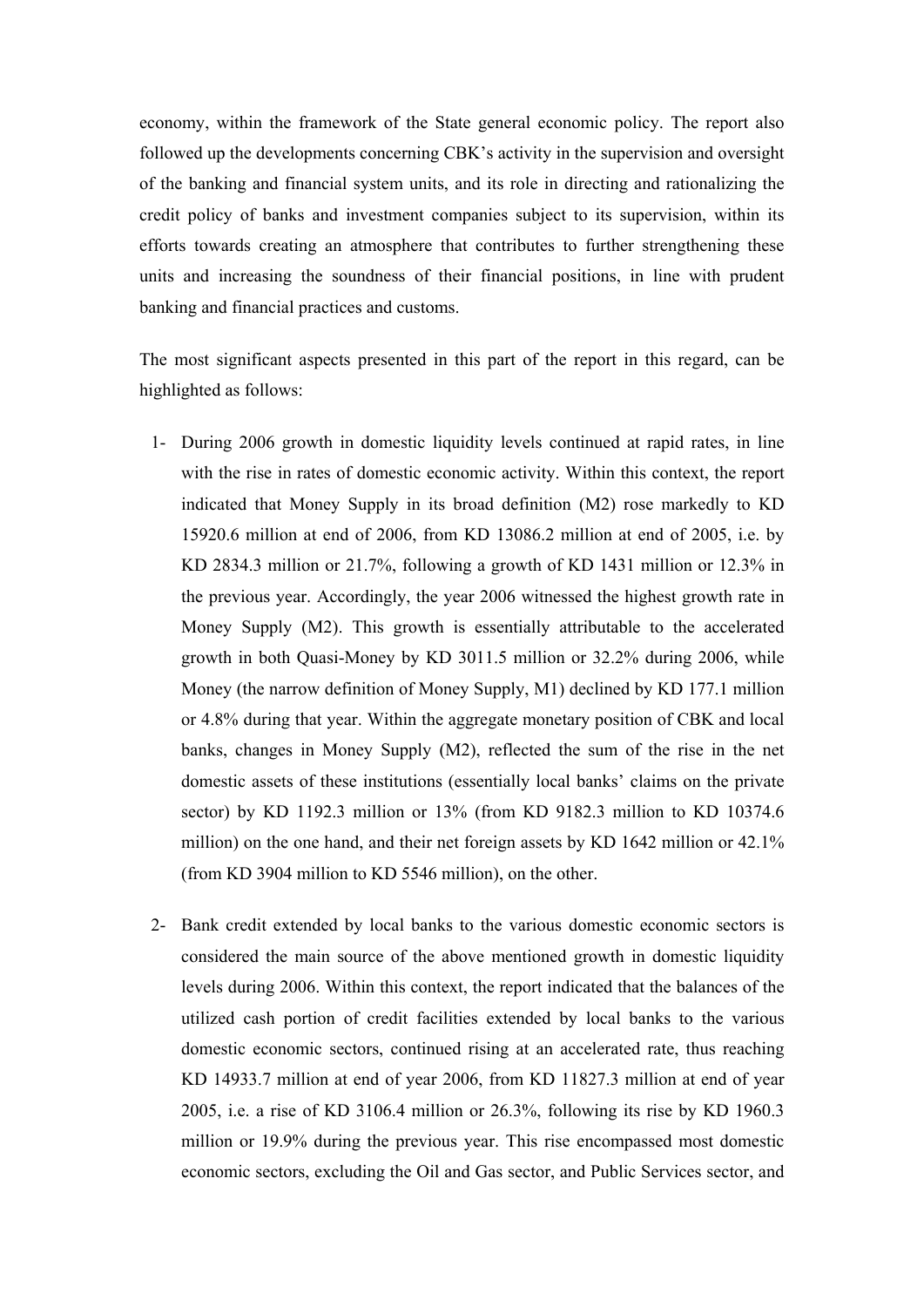was particularly concentrated in the Personal Facilities sector (by KD 915 million, or 17.8%), the Real-Estate sector (by KD 749.5 million, or 29.5%), the Non-Bank Financial Institutions sector (by KD 494.1 million, or 53%), the Trade sector (by KD 330.8 million, or 24.1%), and the Construction Sector (by KD 299.8 million, or 38.9%).

- 3- Developments in domestic interest rates during 2006 reflect CBK's efforts towards enhancing the ability of local banks to attract more KD deposits, in light of the global uptrend in interest rates, so as to enable these banks to meet the increasing financing needs of their customers from the various sectors of the domestic economy. Within this context, the report indicated that that the CBK effected one raise in the discount rate by  $0.25\%$  during 2006 (from 6% to 6.25%) on the 3<sup>rd</sup> of July 2006, compared to an increase of 1.25% in the discount rate during the previous year (from  $4.75\%$  to  $6\%$ ). In the light of these increases on the one hand, along with the CBK sustained follow up with the local banks in this regard on the other, the average interest rates on the KD-denominated customers' time deposits with local banks increased for all terms. As a result of these developments, an improvement was recorded in the margins between the averages of local banks' interest rates on customers' deposits in KD and US dollar.
- 4- The exchange rate of the Kuwaiti dinar maintained its relative stability against the major currencies during 2006, particularly against the US dollar, under the exchange rate policy based on pegging the Kuwaiti dinar to the exchange rate of the US dollar within specific margins, which the CBK started enforcing as of the beginning of 2003, according to the Decree No. 266 of year 2002, issued on 15 October 2002, concerning the KD exchange rate policy. Within CBK's eagerness to maintain the purchasing power of the Kuwaiti dinar against the currencies of the most significant trade partners of the State of Kuwait, for the purpose of curbing the imported inflationary pressures, the CBK decided on 11/5/2006 to raise the exchange rate of the Kuwaiti dinar against the US dollar from 292 fils to 289.14 fils/dollar, i.e. a decrease of 2.86 fils (1%). This rate is below the parity rate by 10.49 fils or 3.5%. Data indicate that the Kuwaiti dinar was stable against the US dollar at that level during the rest of 2006. Conversely, the exchange rate of the US dollar fluctuated within broad margins against the other major currencies during 2006; whereby the difference between the highest and lowest exchange rates of the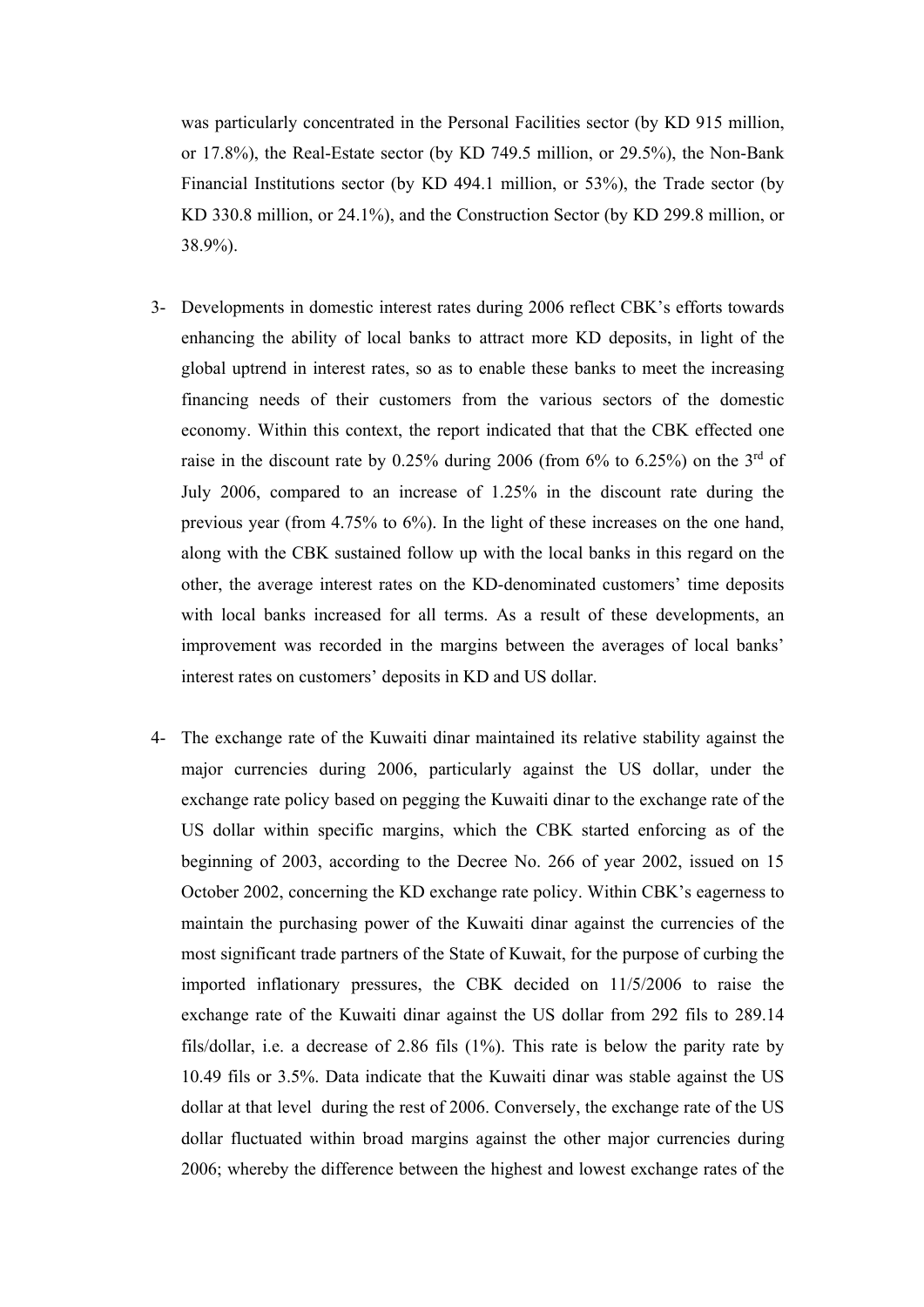US dollar against these currencies, during 2006, reached 15% against the Sterling pound, 12.7% against the Euro, 10.8% against the Swiss franc, and 9.3% against the Japanese yen.

- 5- The CBK continued during year 2006 its efforts in enhancing the soundness of the financial positions of the banking and financial sector units registered with it, within the context of its role in the supervision and oversight of these units. These efforts encompassed off-site monitoring and on-site inspection, along with the issuance of instructions aimed at shoring up the bases of stability in the local banking and financial sector, and firmly establishing professionally sound practices in this sector's units. Within this context, the report indicated that the CBK issued in 2006 new instructions, and introduced modifications to previously issued instructions regarding the activities of the local banking and financial sector's units subject to its supervision, in line with the developments on the domestic and world scenes. Among the most significant of these instructions are those concerning the sound and fair application of the International accounting Standards regarding financial statements, defining the concept of maximum allowed limit of consumer loans and other installment loans for any single customer, the policies and procedures of conventional domestic banks and branches of foreign banks in regard to the application of some elements of the revised capital adequacy standard (Basel II), combating money laundering and terrorism financing operations, and the maximum limits of credit concentration for the branches of foreign banks operating in the State of Kuwait.
- 6- The developments in the balances of public debt instruments during year 2006 indicate the continuation of the CBK efforts which started since November 1987 in the management of public debt instruments (Treasury Bills and Treasury Bonds) on behalf of the Ministry of Finance, noting that the CBK uses these instruments in regulating the levels of domestic liquidity. In this regard, the report indicated that during 2006, the CBK offered 25 issues of Treasury Bonds with a total nominal value of KD 2296.6 million. During that year, 24 previous issues of Treasury Bills with a total nominal value of KD 2407 million reached maturity. Regarding Treasury Bills, the CBK discontinued their issuance since the  $2<sup>nd</sup>$  of March 2005. As a result of the extinguishment of the outstanding balance of these Bills, that balance was depleted at end of August 2005. Accordingly, the outstanding balance of public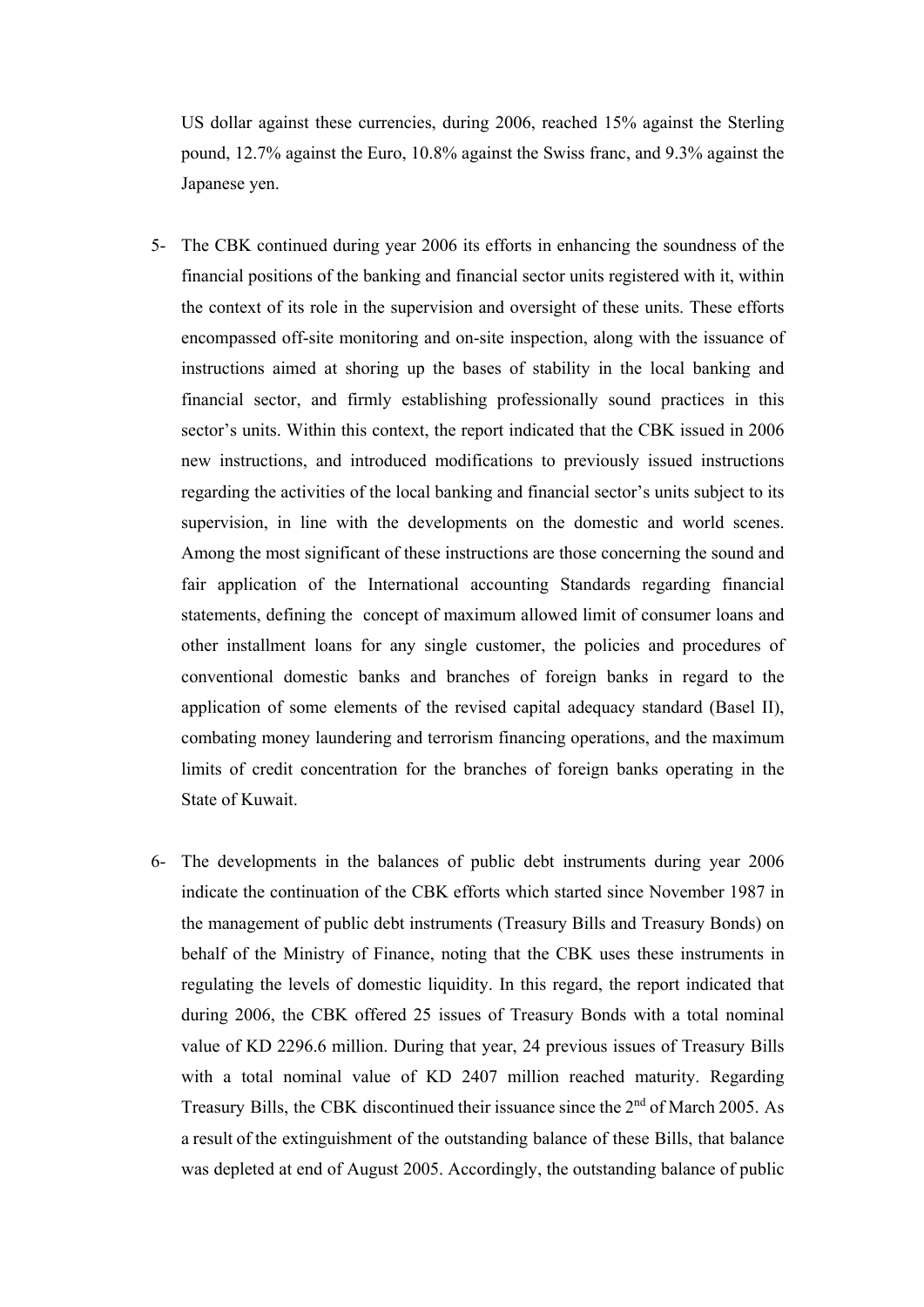debt instruments declined by KD 110.4 million or 4.6% to KD 2296.6 million at end of year 2006, against KD 2407 million at end of 2005.

The CBK intensified the use of the deposit acceptance system from the banking and financial system units, and CBK Bonds, in regulating the levels of domestic liquidity during 2006. Within this context, the report indicated the rise of the balance of time deposits of local banks with the CBK by KD 473.6 million or 107.6% (from KD 440.4 million to 914 million), and the balance of CBK Bonds by KD 232 million or 187.1% (from KD 124 million to 356 million) between the end of 2005 and 2006 respectively.

### **Third- Financial Indicators of the Banking and Financial Sector:**

The third part of the report focused on following up the developments in the local banking and financial system during 2006, as derived from the aggregate balance sheets of the groups of units within this system, with the purpose of determining certain aspects of growth and performance in the developments and trends of these indicators and their reflections and effects on the financial positions of these units. The main developments mentioned in this part of the report, can be highlighted as follows:

**1-** The diversification and expansion of the **institutional structure of the banking and financial system** increased during 2006, for the third consecutive year. Within the permission for foreign banks to open branches in the State of Kuwait, by virtue of the Law No. 28 of year 2004 amending certain provisions of Law No. 32 of year 1968 concerning Currency, the Central Bank of Kuwait and the Organization of Banking Business on the one hand, and the principles, regulations and controls endorsed by the CBK Board of Directors regarding the licensing and operation of foreign banks' branches in the domestic market on the other, Citibank-New York was licensed to establish a branch in the State of Kuwait, noting that that this branch was officially registered in the CBK register of commercial banks on 27/3/2006, and started operations in the State of Kuwait as of that date. Furthermore, during 2006, the number of domestic branches of commercial banks increased by 27 new branches.

The number of Investment Companies registered with the CBK and subject to its supervision rose to 73 companies (of which 33 companies operating according to the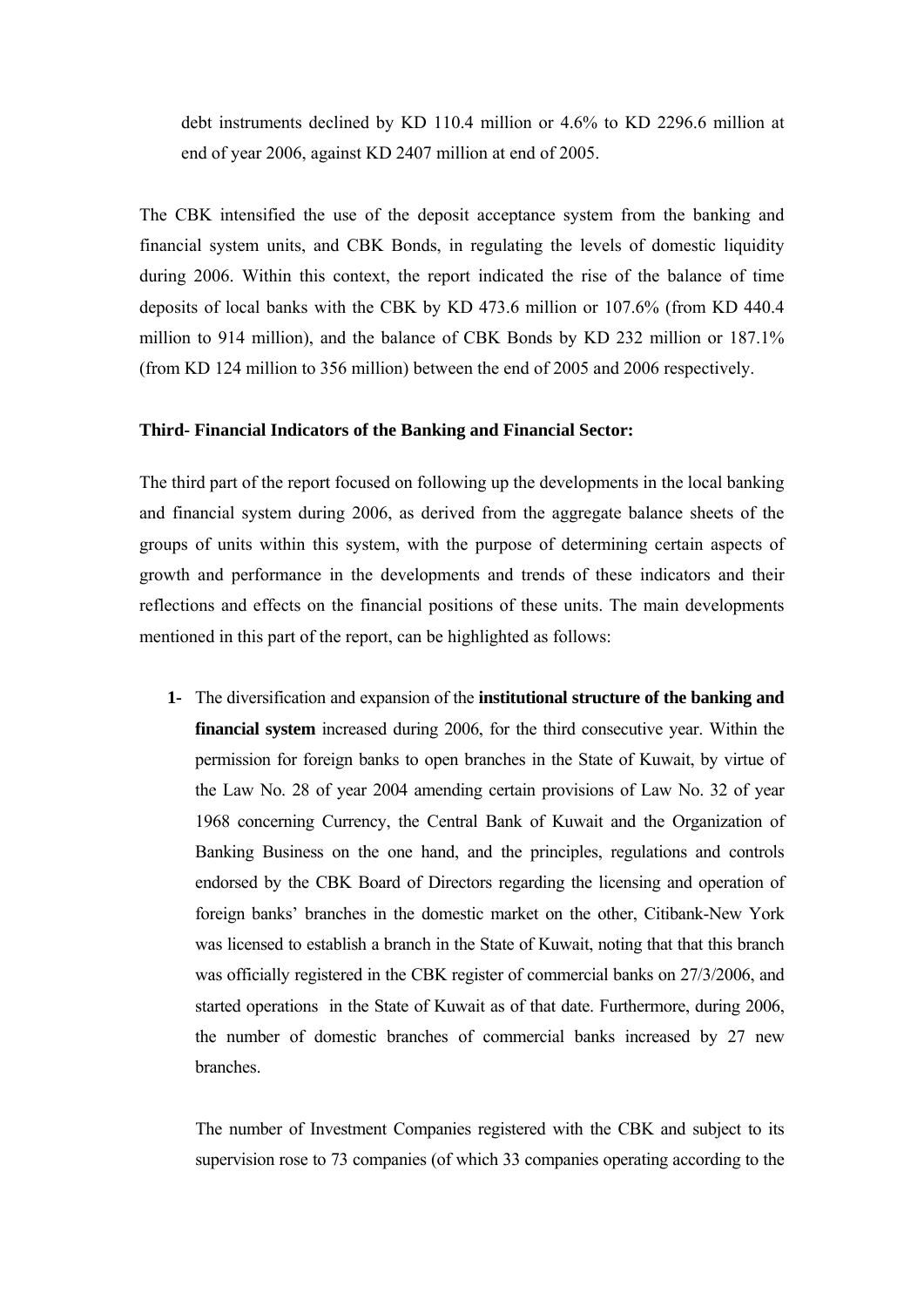provisions of Islamic Sharia) at end of 2006, against 56 companies at end of 2005 (of which 23 investment companies operating in accordance with the provisions of Islamic Sharia). Also, the number of Exchange Companies subject to the CBK supervision increased from 38 companies at end of 2005 to 39 companies at end of 2006. The number of Investment Funds registered with CBK and subject to its supervision rose markedly, for the third consecutive year, by the addition of 13 new investment funds, thus bringing their number to 79 funds at end of year 2006 from 66 funds at end of the previous year.

**2-** During 2006, the aggregate balance sheet of local banks reflected their efforts towards developing their sources and uses of funds, along with strengthening the structural bases of their financial positions, by endeavoring to attract and use funds domestically and abroad, in addition to enhancing their competitiveness for carrying out their significant financing role in the national economy, by using the available financing opportunities offered by the private sector projects and the government development plans, and keeping pace with the rise in demand on the banking services which accompanies the country's economic growth and improvement in the trade exchange ratios. Within this context, the report indicated an accelerated growth in the **total aggregate balance sheet of local banks** which reached KD 26990 million at end of 2006 from KD 21611.6 million at end of 2005, i.e. a growth of KD 5378.4 million (or 24.9%). Several factors contributed to the realization of that growth, chief among which was the accelerated growth in the balances of local banks' claims on the resident private sector by KD 3211.5 million, equivalent to 59.7% of the mentioned overall growth in the total aggregate balance sheet of local banks during 2006 compared to the previous year.

On the liabilities side, the largest portion (51.3%) of the above mentioned increase in the total aggregate balance sheet of local banks resulted from the increase in the balances of private sector deposits with local banks by KD 2756.7 million or 22% at end of 2006, compared to end of the previous year.

**3-** The analysis of financial flows indicate that local banks, in order to make available financial resources for their operations in year 2006, resorted to raising their domestic liabilities (private sector deposits, government deposits, shareholders'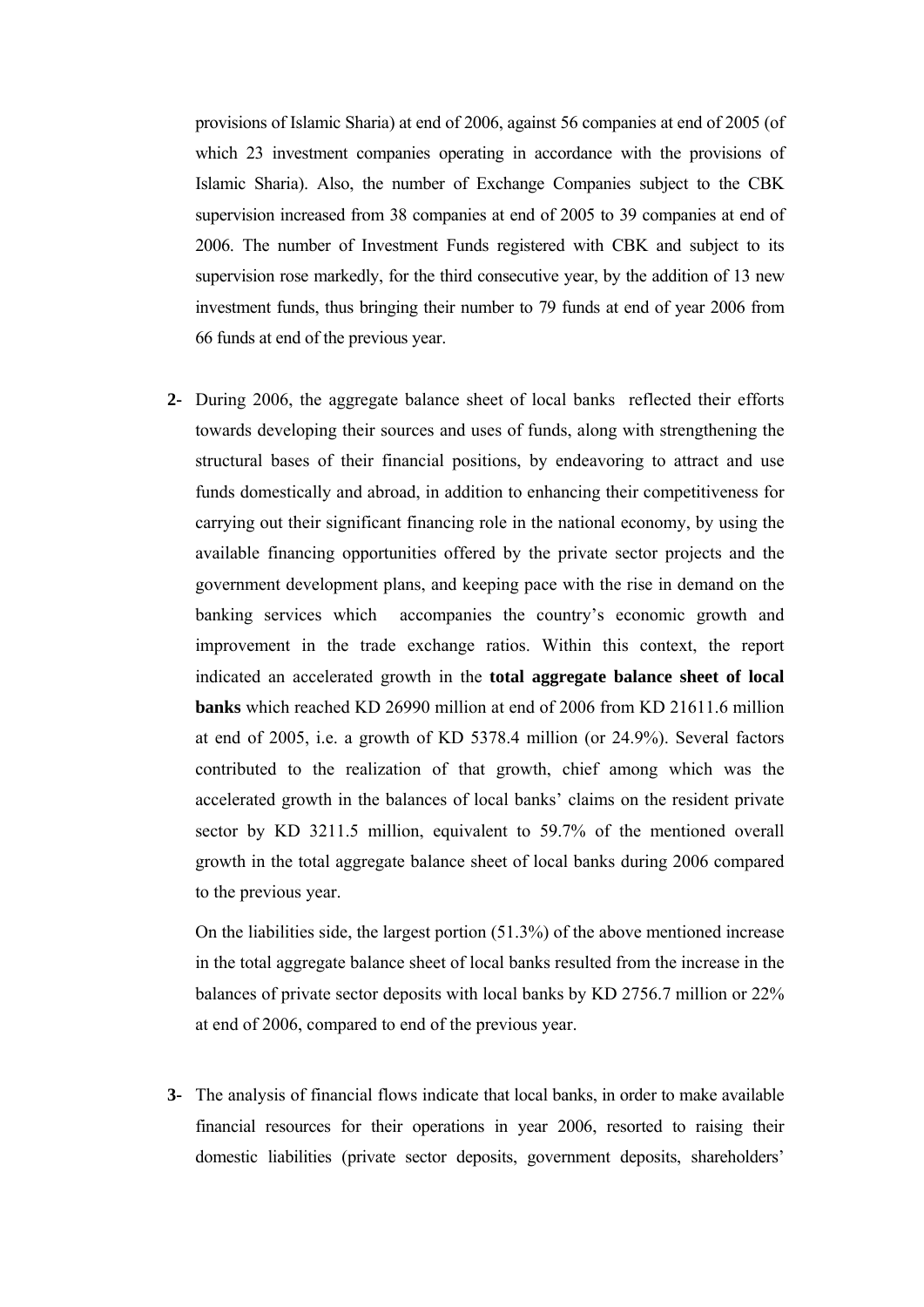equity, and other domestic liabilities) to a lesser extent than reducing their domestic assets (claims on the government) as was the case in the previous year. Regarding the use of domestic financial resources made available to them during 2006, local banks increased their domestic assets (particularly claims on the private sector, whether in the form of credit facilities extended to residents or claims on the CBK). During the previous year, the use of these assets was distributed between increasing some elements of domestic assets and reducing some elements of domestic liabilities. In general, local banks' operations during 2006 were characterized by realizing domestic financial resources in excess of their domestic uses during the mentioned year on the one hand, and surpassing the domestic financial resources realized during the previous year on the other.

**4-** The results and conclusions derived from analyzing the developments in the items of the aggregate balance sheet of local banks indicate that the growth of the financing extended by local banks to the private sector accelerated from 18.8% during 2005 to 24.8% during 2006. Furthermore, the report indicated the continued significant role of private sector deposits in the structure of relative distribution of sources of funds made available to local banks on the liabilities side of the aggregate balance sheet. Within this context, the report indicated that the growth in balances of these deposits accelerated from 12.4% during 2005 to a growth of 22% during 2006, to reach KD 15264.2 million equivalent to 56.6% of the total aggregate balance sheet of local banks at end of 2006, against KD 12507.5 million equivalent to 57.9% of the total aggregate balance sheet of local banks at end of 2005.

The net foreign assets of local banks recorded a substantial rise at end of year 2006, for the fourth consecutive year, to KD 2129.6 million, i.e. by KD 595.9 million (or 38.6%), compared to its level of KD 1533.6 million at end of 2005. This rise resulted essentially from the rise in foreign assets, particularly deposits with foreign banks.

**5**- Local banks achieved record profit levels in year 2006, surpassing those realized during the previous years. Net profits realized by local banks reached KD 858.4 million during year 2006, compared to KD 482.2 million and KD 640.8 million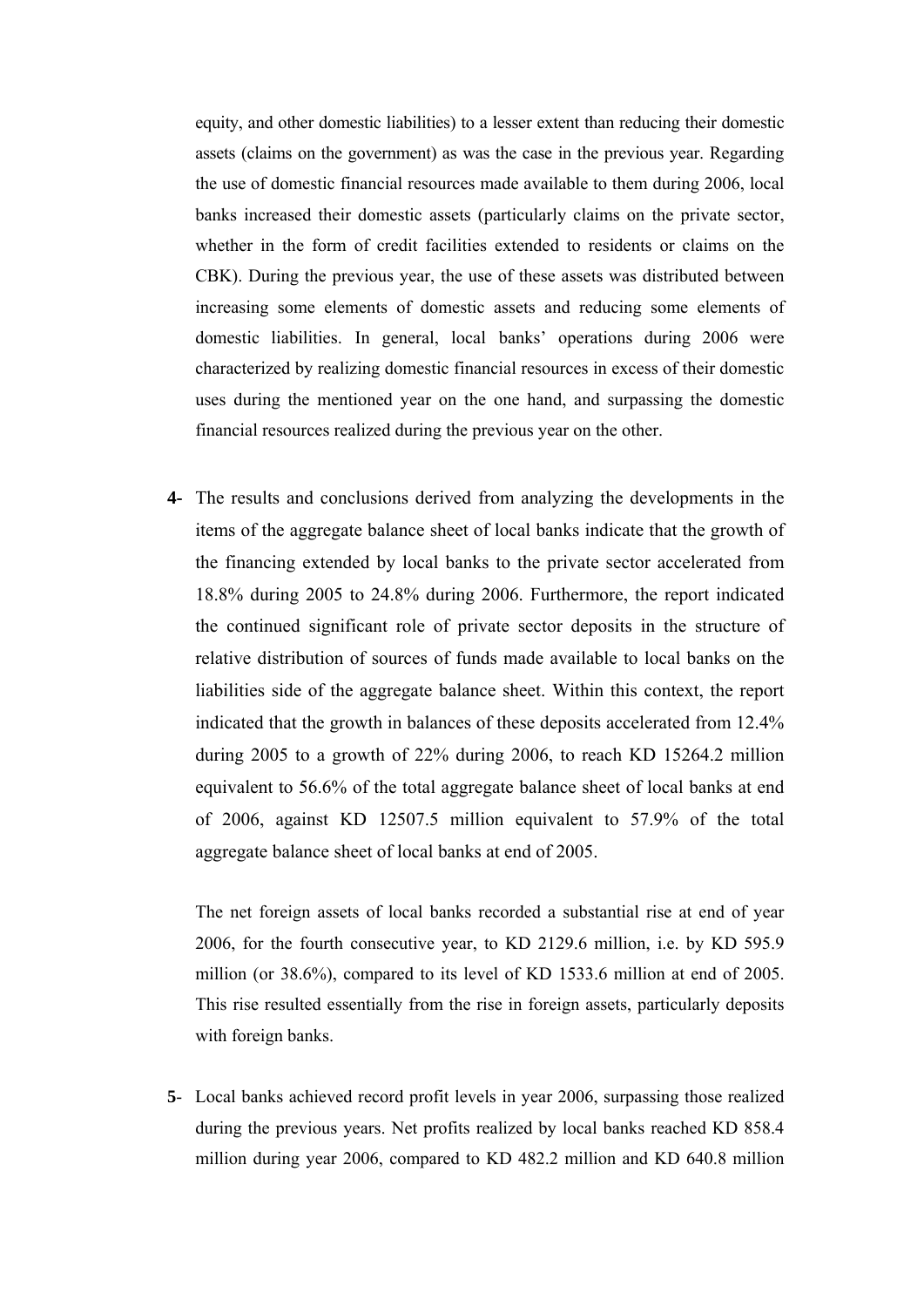during 2004 and 2005 respectively. Available aggregate data on local banks indicate that the capital adequacy ratio for each of these banks remains discernibly higher than the minimum required limit according to international recommendations. The average Capital Adequacy Standard for all conventional local banks reached 21.8% at end of year 2006 (19.9% for banks operating according to the provisions of Islamic Sharia), compared to 21.1% for all conventional local banks (21.7% for banks operating according to the provisions of Islamic Sharia) at end of the previous year.

**6- Local investment companies** subject to CBK supervision (whether conventional companies or those operating according to the provisions of Islamic Sharia) continued in year 2006 to develop the structure of their sources and uses of funds. Available data indicate that the total assets of local investment companies (73 companies, of which 40 conventional investment companies and 33 investment companies operating according to the provisions of Islamic Sharia) reached KD 13034.3 million at end of 2006, against KD 9429.1 million at end of 2005 (56 companies, of which 33 conventional investment companies and 23 investment companies operating according to the provisions of Islamic Sharia).

Worth noting is that local investment companies manage off-balance sheet funds within their contra accounts, mostly as third party investments, in excess of the total aggregate balance sheet of these companies. These funds totaled KD 16475.2 million (for 73 investment companies) at end of 2006, compared with KD 14459.6 million (for 56 investment companies) at end of 2005, i.e. a growth of KD 2015.6 million or 13.9%.

**7-** Available comparative financial data on **conventional investment companies** (27 companies) indicate that their total aggregate balance sheet reached KD 7596.2 million at the end of year 2006, thus achieving a growth of KD 1098.7 million (or 17%) above its level of KD 6470.5 million at end of the previous year, for the same companies. The largest portion (63.7%) of this growth reflects the rise in the balances of foreign assets of these companies by KD 699.5 million (or 24.7%) during 2006. On the liabilities' side of the aggregate balance sheet of conventional investment companies, this growth is essentially attributable to the growth in foreign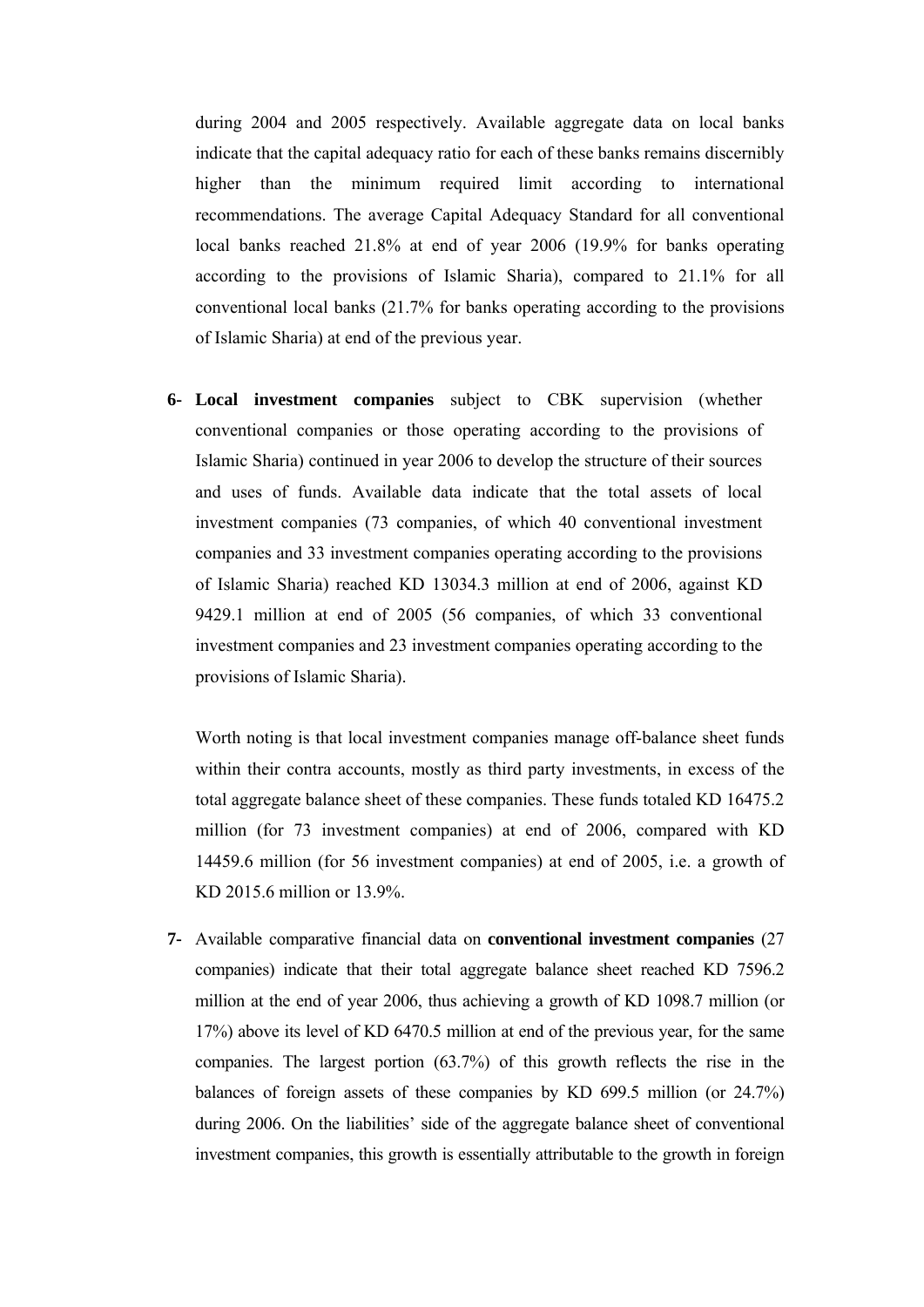liabilities by 24.4% and capital and reserves by 12.8% at end of 2006 compared to end of the previous year.

- **8-** Available comparative financial data on the aggregate balance sheet of **investment companies operating in accordance with the provisions of the Islamic Sharia** (14 companies) indicate a tangible growth of KD 1086 million (43.8%) compared to the previous year, whereby that total balance sheet reached KD 3567.8 million at end of year 2006, compared to KD 2481.9 million for the same companies at end of the previous year. This growth encompassed, though unevenly, all main items on both the assets and liabilities' sides in the aggregate balance sheet of investment companies operating in accordance with the provisions of the Islamic Sharia. On the assets side, the rise of KD 461.4 million or 63.5% in the balances of domestic financial investments constituted the main source of growth on the assets side at end of 2006 compared to the previous year. On the liabilities side, the largest portion (58.4%) of the growth witnessed in the total liabilities is attributable to the rise in the balances of the domestic financing from the financial sector by KD 546.7 million (59.8%) at end of 2006 compared to end of the previous year.
- 9- Available financial data indicate that the **total balances of contra accounts of local investment companies** (40 conventional investment companies, and 33 companies operating in accordance with the provisions of Islamic Sharia), reached KD 16475.2 million at end of year 2006, thereby achieving a noticeable rise of KD 2015.6 million (13.9%) above their end of year 2005 level of KD 14459.6 million for the same companies.
- **10** The year 2006 witnessed the continued rise in the numbers of **investment funds established in the domestic market,** and registered with CBK, to 79 funds at end of that year, of which 33 investment funds operating in accordance with the provisions of Islamic Sharia at end of 2006, against 66 funds at end of 2005. This development reflects the increasing significance of the role of these funds in the domestic market, noting that these funds vary in their objectives and areas of activity.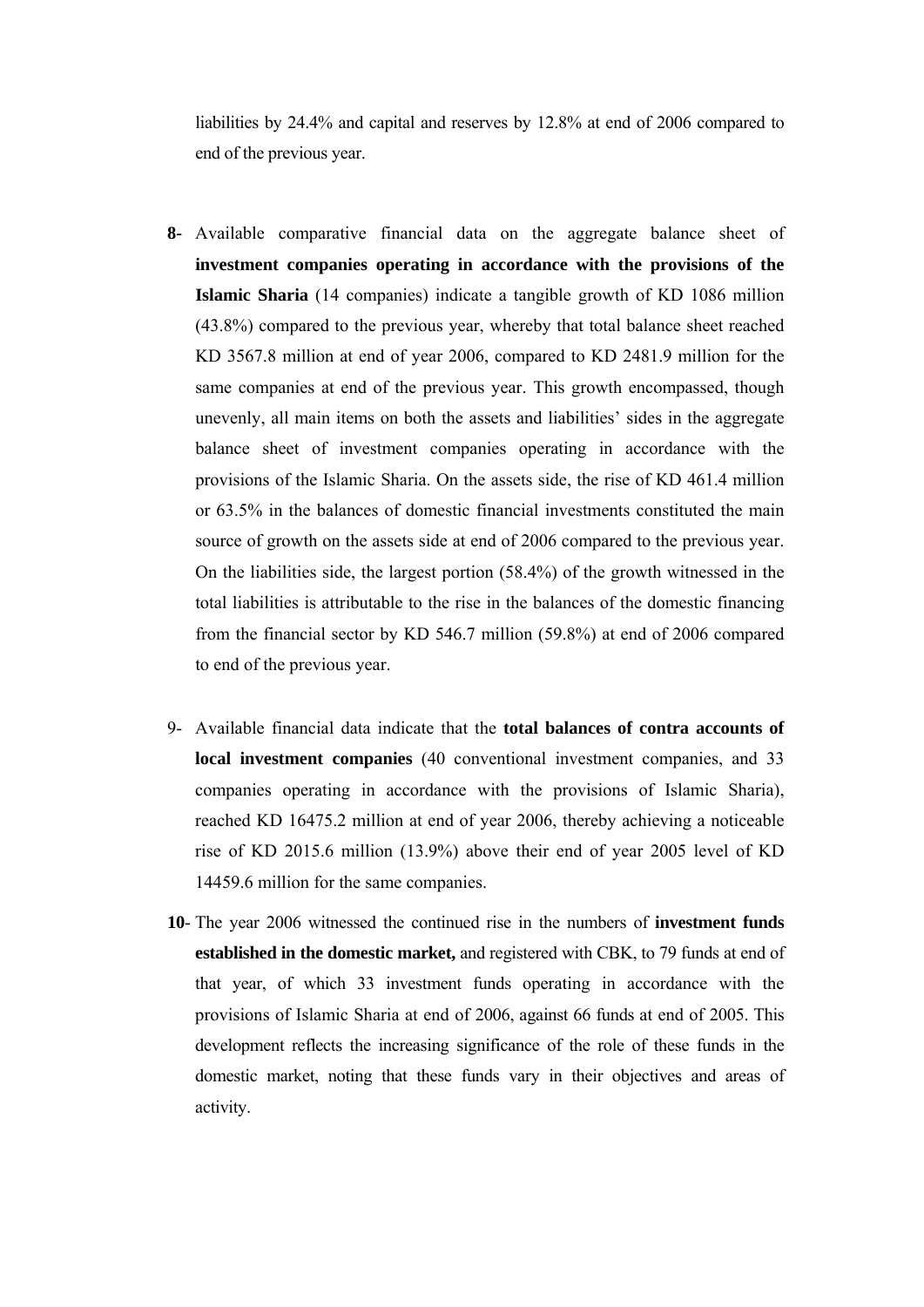**11**- Available comparative data on 35 companies**,** among the **local exchange companies** registered with CBK and subject to its supervision (39 companies as at end of 2006), indicate that the aggregate balance sheet of these companies reached KD 94.2 million at end of year 2006, i.e. a slight decline of KD 5.7 million or 5.7% compared to KD 99.9 million at end of the previous year (for the same companies).

### **Fourth- Developments in Public Finance:**

The fourth part of the economic report focused on following up the developments in public finance in the State of Kuwait during 2006, through three main sections. The first addressed the most significant results of the closing account for the fiscal year 2005/06, the second reviewed the revenue estimates and allocations for expenditures in the general budget for the fiscal year 2006/07, and the third addressed the portion executed of that budget during the period 1/4/2006 – 31/12/2006 (as reported in the monthly follow-up statements). The contents of that part of the report can be summarized as follows:

- **1-** According to **the closing accounts' data of the fiscal year 2005/06**, the actual budgetary revenues collected during that fiscal year rose markedly to KD 13728.1 million compared with KD 8962.4 million during the fiscal year 2004/05, i.e. a rise of KD 4765.7 million or 53.2%. That rise essentially reflects the increase in actual oil revenues by KD 4785 million or 58.6%, from KD 8170.5 million during the fiscal year 2004/05 to KD 12955.5 million during the fiscal year 2005/06. Additionally, the actual budgetary non-oil revenues within the closing account of the fiscal year 2005/06 declined by KD 19.2 million (or 2.4%) to KD 772.7 million, compared to KD 791.9 million for the previous fiscal year.
- **2-** The actual budgetary expenditures, within the closing account of the fiscal year 2005/06, increased by KD 546.8 million or 8.7% to KD 6862 million, against KD 6315.2 million in the previous fiscal year. That rise encompassed all chapters of expenditures, though its largest portion (66.6%) was concentrated in the increase in actual budgetary expenditures under the second chapter (requirements of goods and services) by 21.6%, and the first chapter (salaries and wages) by 10.1% during the fiscal year 2005/06, compared to the previous fiscal year.
- **3-** As an autcome of the above mentioned developments in actual revenues and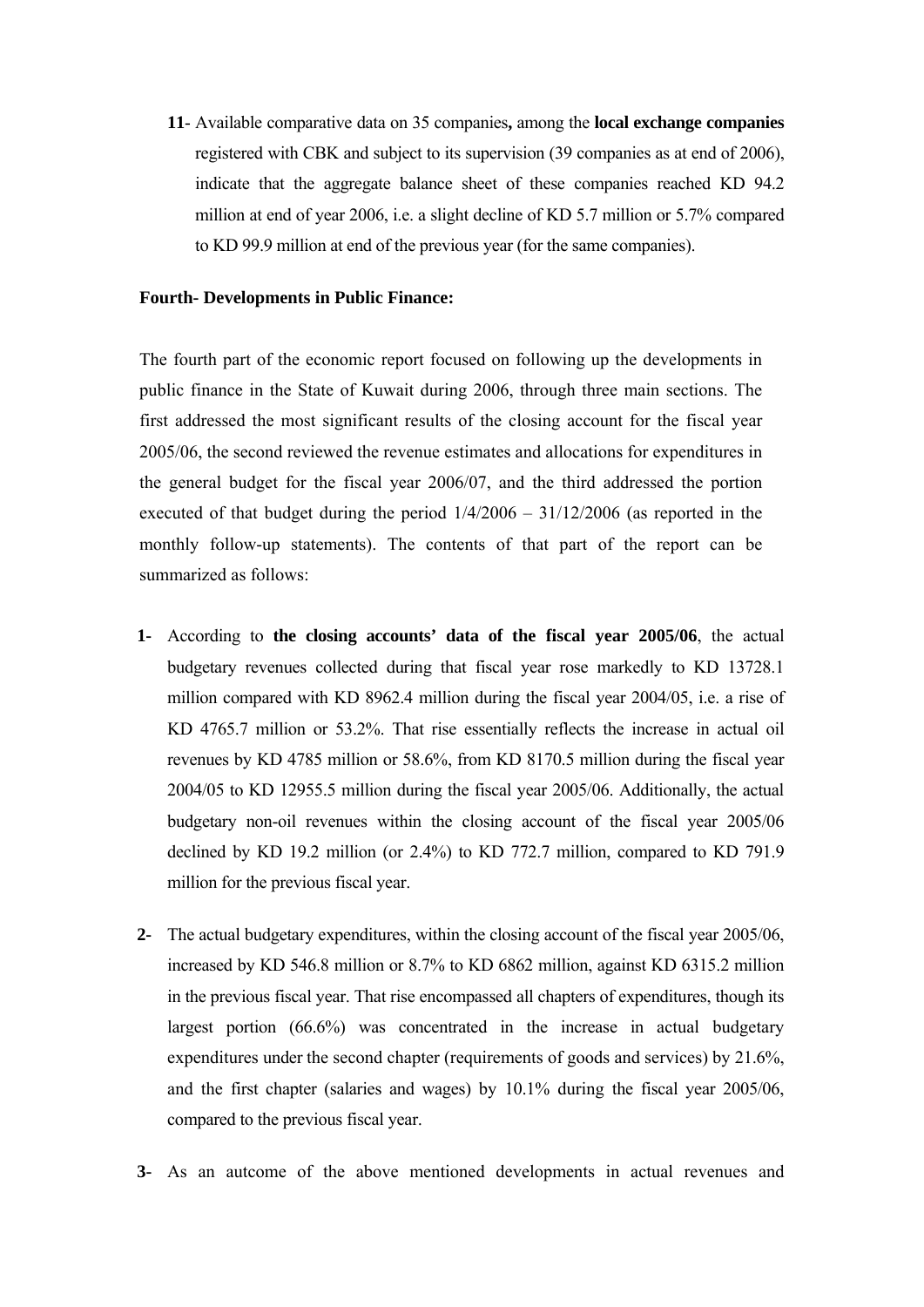expenditures, the closing account for the fiscal year 2005/06 realized a surplus of KD 6866.1 million, before deducting the allocations for the Reserve Fund for Future Generations, against an actual surplus of KD 2647.2 million for the previous fiscal year, i.e. an increase of KD 4218.9 million or 159.4%. Accordingly, the ratio of the realized surplus in the State general budget to the GDP rose to 26.7% for the fiscal year 2005/06 compared to 13.7% during the fiscal year 2004/05.

- **4-** The report also reviewed, within this part, the general aspects of **revenue estimates and allocations for expenditures in the general budget for the fiscal year 2006/07**  enacted by the Law No. (40) of year 2006 issued on 30/5/2006. Within this context, the report indicated the following:
	- The budgetary revenue estimates for the fiscal year 2006/07 reached KD 8519.7 million, indicating an increase of KD 3912.9 million (84.9%) compared to their estimates for the fiscal year 2005/06. This is essentially attributable to the rise in oil revenues estimates (by KD 3822.5 million or 97.7% to KD 7736.5 million). The budgetary non-oil revenue estimates for the fiscal year 2006/07 were higher by KD 90.4 million (13%) than their approved estimates for the fiscal year 2005/06.
	- The allocations for budgetary expenditures for the fiscal year 2006/07 increased by KD 3885.5 million or 53.7% to KD 11119 million, compared to KD 7233.5 million for the allocations for budgetary expenditures for the previous fiscal year 2005/06. The largest portion (59.6%) of that increase reflected the rise in the approved estimates of transfers to public authorities and institutions by KD 2321.5 million or 180.6% to KD 3606.8 million (or 32.4% of the total allocations for budgetary expenditures for the fiscal year 2006/07), compared to their estimates of KD 1285.3 million or 17.8% of the total allocations for budgetary expenditures for the fiscal year 2005/06.
- **5-** The report also reviewed within that part the government fiscal operations during the first nine months (April-December 2006) of the fiscal year 2006/07. The following summarizes the most significant of these developments:
	- According to the data in the monthly follow-up statements of actual budgetary revenues and expenditures during the first nine months of the fiscal year 2006/07 (April-December 2006), the actual budgetary revenues collected during that period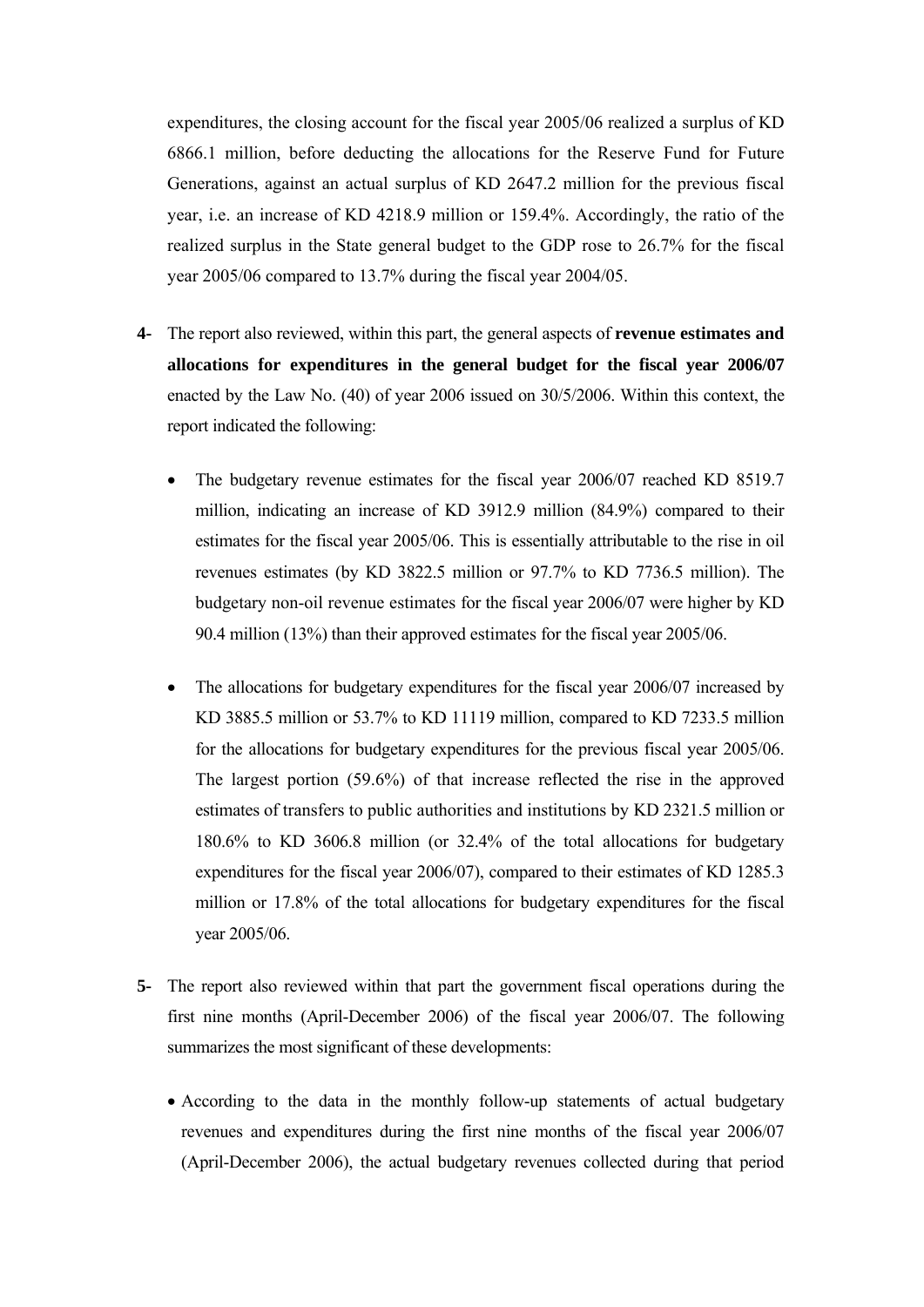rose to KD 12004.7 million, i.e. an increase of KD 1917 million or 19% above the actual budgetary revenues of KD 10087.8 million collected during the corresponding period of the previous fiscal year (April-December 2005). This increase essentially reflects the rise in world oil prices along with the increase in actually produced quantities of oil, and the resulting rise in actual budgetary oil revenues collected during the first nine months of the fiscal year 2006/07, to KD 11383 million, against KD 9542.6 million during the corresponding period of the previous fiscal year 2005/06 (April-December 2005), representing an increase of KD 1840.4 million or 19.3%. Also, the actual budgetary non-oil revenues collected during the first nine months of the fiscal year 2006/07 increased by KD 76.5 million or 14%, compared to the corresponding period of the previous fiscal year.

- The total actual budgetary expenditures during the first nine months of the fiscal year 2006/07 (April-December 2006) reached KD 5109.2 million, i.e. higher by KD 1651.9 million (47.8%) than the actual budgetary expenditures during the corresponding period of the previous fiscal year (April-December 2005). That increase essentially reflects the growth in actual budgetary expenditures under the fifth chapter (miscellaneous expenditures and transfer payments) by KD 1658.5 million (91.5%) during the first nine months of the fiscal year 2006/07, compared to the corresponding period of the previous fiscal year.
- As an outcome of the above developments, the general budget realized during the first nine months of the fiscal year 2006/07 (April-December 2006) an actual surplus of KD 6895.5 million, compared with an actual surplus of KD 6630.4 million during the period (April-December 2005), before deducting the allocations for the Reserve Fund for Future Generations, i.e. an increase of KD 265.1 million or  $4\%$

### **Fifth- Developments in Foreign Trade and Balance of Payments:**

The fifth part of the report addressed the main developments witnessed in the economic and financial relations between the residents in the domestic economy and residents in other economies, as reflected by the available data and estimates on the Foreign Trade and Balance of Payments (BOP) statistics of the State of Kuwait for year 2006 compared to 2005. The most significant aspects covered by the report in this regard can be summarized as follows: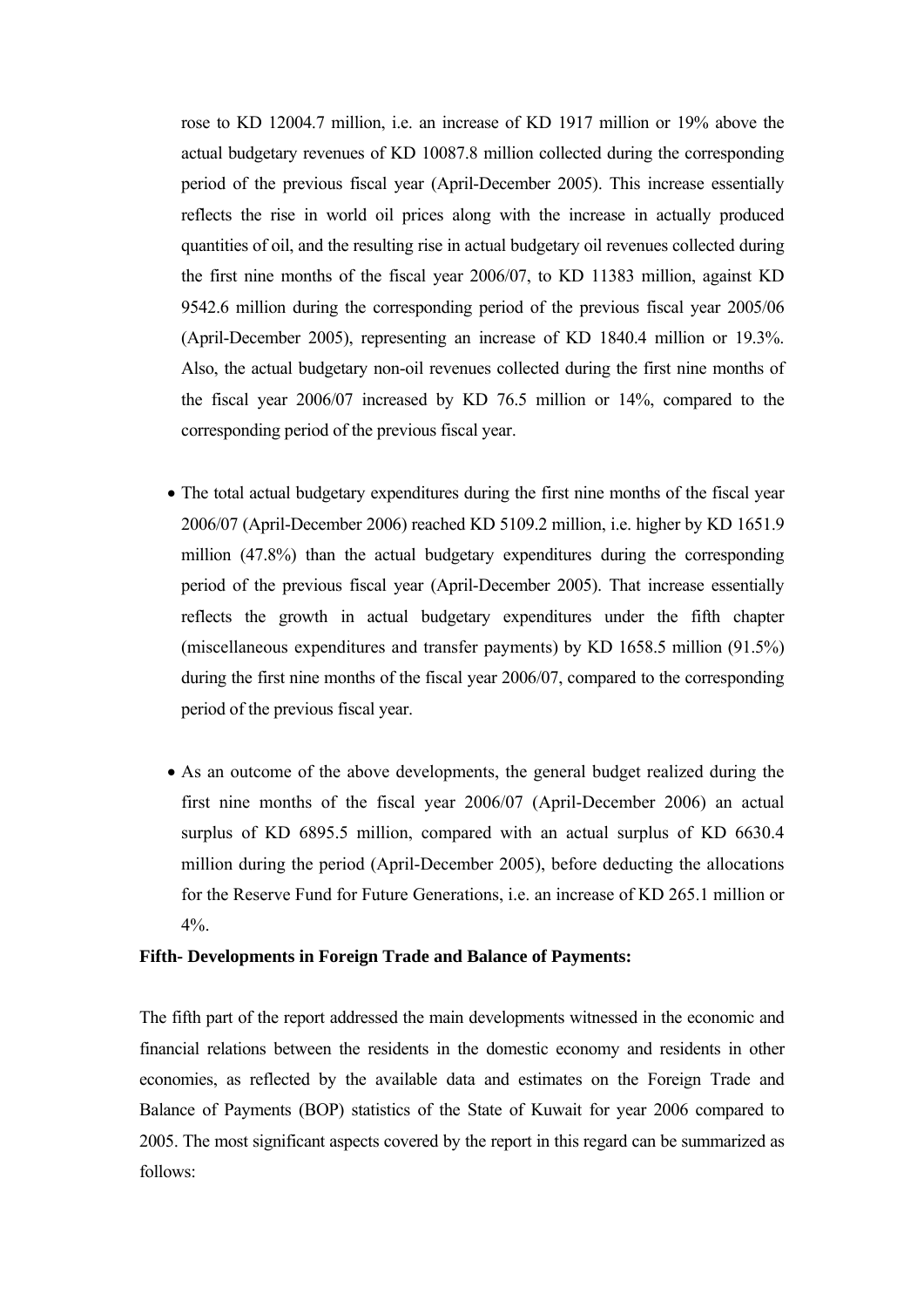- 1. The growth in the surplus realized in the Balance on Goods (expressing the arithmetical difference between the total value of merchandise exports and imports "fob") rose from KD 9558 million during 2005 to KD 12851 million during 2006, i.e. a rise of KD 3293 million or 34.5%, compared to a rise of KD 4128 million or 76% during 2005. With the rise in the Balance on Goods surplus, its ratio to the GDP at current prices rose from 39% during 2005 to 43.4% during 2006. The main source of that rise was the noticeable growth of the total value of merchandise exports and re-exports on 'fob' basis, by KD 3300 million or 24.1% to KD 17015 million during 2006, from KD 13715 million during 2005. This increase encompassed the oil exports by KD 3272 million or 25.4% (from KD 12880 million to KD 16152 million) on the one hand, and non-oil exports by KD 28 million or 3.3% (from KD 836 million to KD 863 million) on the other. The total value of the State of Kuwait's merchandise imports (fob) rose limitedly by KD 7 million (0.2%) to KD 4164 million during 2006 from KD 4157 million during 2005.
- 2. The deficit realized in the Services Account (Net) in the BOP statistics, which reflects the net value of transactions between residents and non-residents of the domestic economy with regard to transportation, insurance, travel and other services, declined by KD 197 million or 17.4% to KD 936 million during 2006, compared with a deficit of KD 1133 million for 2005. This decline essentially reflects the growth in the total value of receipts of residents in the domestic economy, recorded on the credit side of the Services account, connected to the total receipts resulting from the extension of communication and information services to non-residents, recorded under the 'Other Services' item in the Services account.
- 3. The surplus realized in the 'Investment Income' item rose from KD 2586 million during 2005 to KD 3884 million during 2006, i.e. an increase of KD 1298 million or 50.2%. This rise reflects the favorable developments in the rates of return on financial instruments and investment assets in the major financial markets, along with the increase in the balances of Kuwait's external investments abroad during 2006. This rise encompassed the rise in net investment income for the General Government, the CBK, local banks and other sectors, by uneven rates.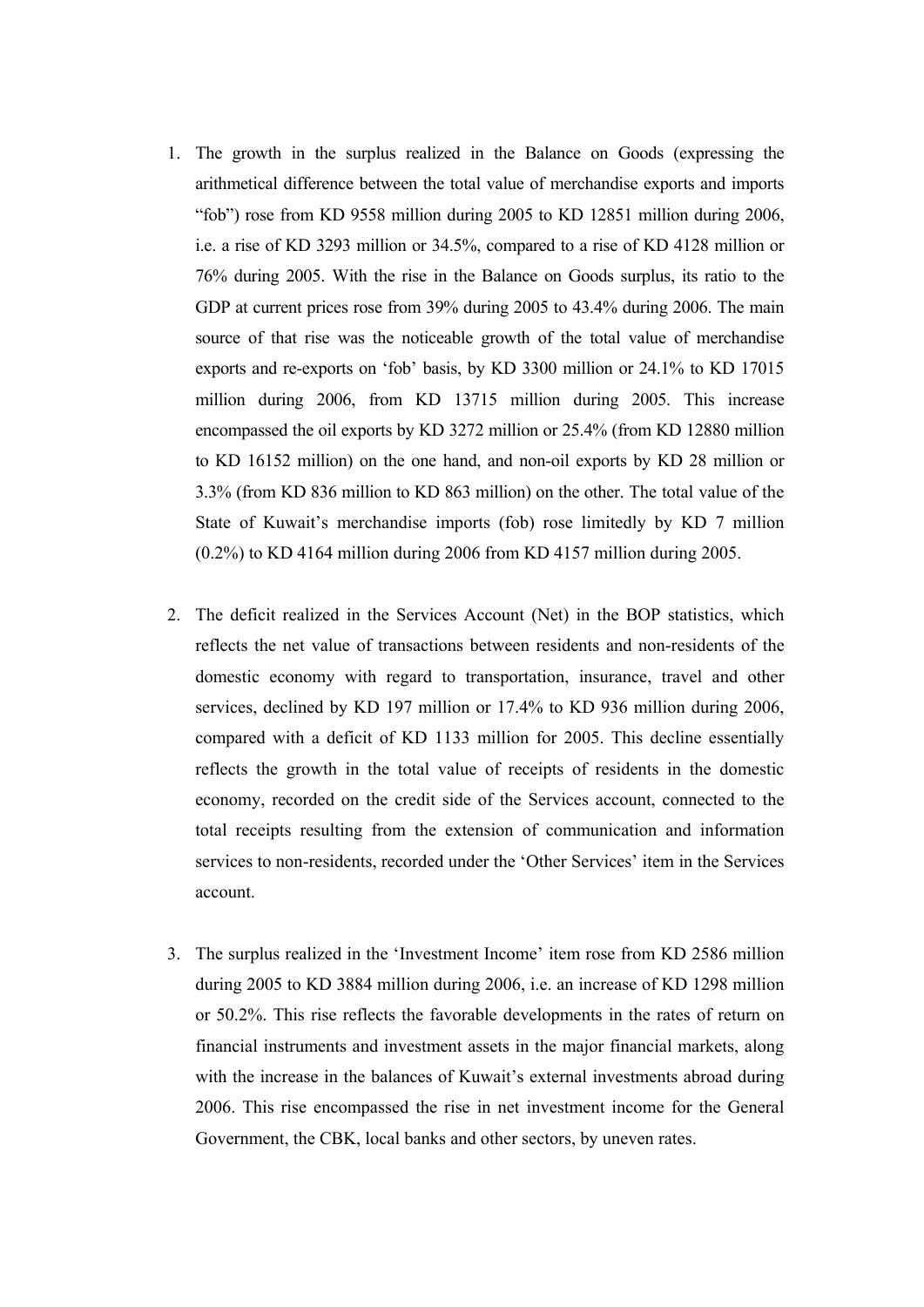- 4. The deficit recorded in the 'Current Transfers (Net)' item, rose by KD 10 million (1%) to KD 1003 million during 2006, from KD 993 million during 2005. The largest portion of this rise reflects the growth in the net value of the outbound unrequited current transfers by the Other Sectors by KD 109 million (13.5%) to KD 919 million during 2006, compared to its previous year level of KD 809 million.
- 5. The Current Account in the BOP statistics of the State of Kuwait (which reflects the outcome of the above mentioned developments regarding the balance on goods, Services Account (Net), Investment Income (Net), and Current Transfers (Net) realized a tangible surplus estimated at KD 14796 million during 2006, against a surplus of KD 10018 million during 2005, i.e. a rise of KD 4778 million or 47.7%. With the rise in the Current Account surplus, its ratio to the GDP at current prices rose to 50% during 2006, from 40.9% during 2005.
- 6. The net capital inflows recorded on the credit side under the 'Capital Account' of the BOP statistics of the State of Kuwait rose from KD 233 million during 2005 to KD 256 million during 2006, i.e. a rise of KD 23 million or 9.9%. This development essentially reflects the total value of compensations received by residents in the domestic economy from the United Nations Compensation Committee, from KD 241 million during 2005 to KD 265 million during 2006, i.e. a growth of KD 24 million or 10%.
- 7. The growth in net value of Kuwaiti external investments recorded on the debit side under the 'Financial Account' of the BOP statistics of the State of Kuwait, accelerated by KD 4835 million (53.2%) to a growth of KD 13929 million during 2006, compared with a growth of KD 9094 million in the net value of these assets during 2005. This rise occurred, during 2006, essentially as a result of the rise in the net value of assets invested abroad by the institutions and bodies recorded under the General Government (by KD 12029 million), local banks (by KD 552 million), and the 'Other Sectors' (by KD 1375 million). From the perspective of the composition of external investments recorded under the 'Financial Account', the report indicated that the above mentioned increase in net value of the State of Kuwait's external investments during 2006, reflects the outcome of the growth of the Kuwaiti investments recorded under the 'Portfolio Investments (Net)' item by KD 7380 million, the Kuwaiti investments recorded under the 'Other Investments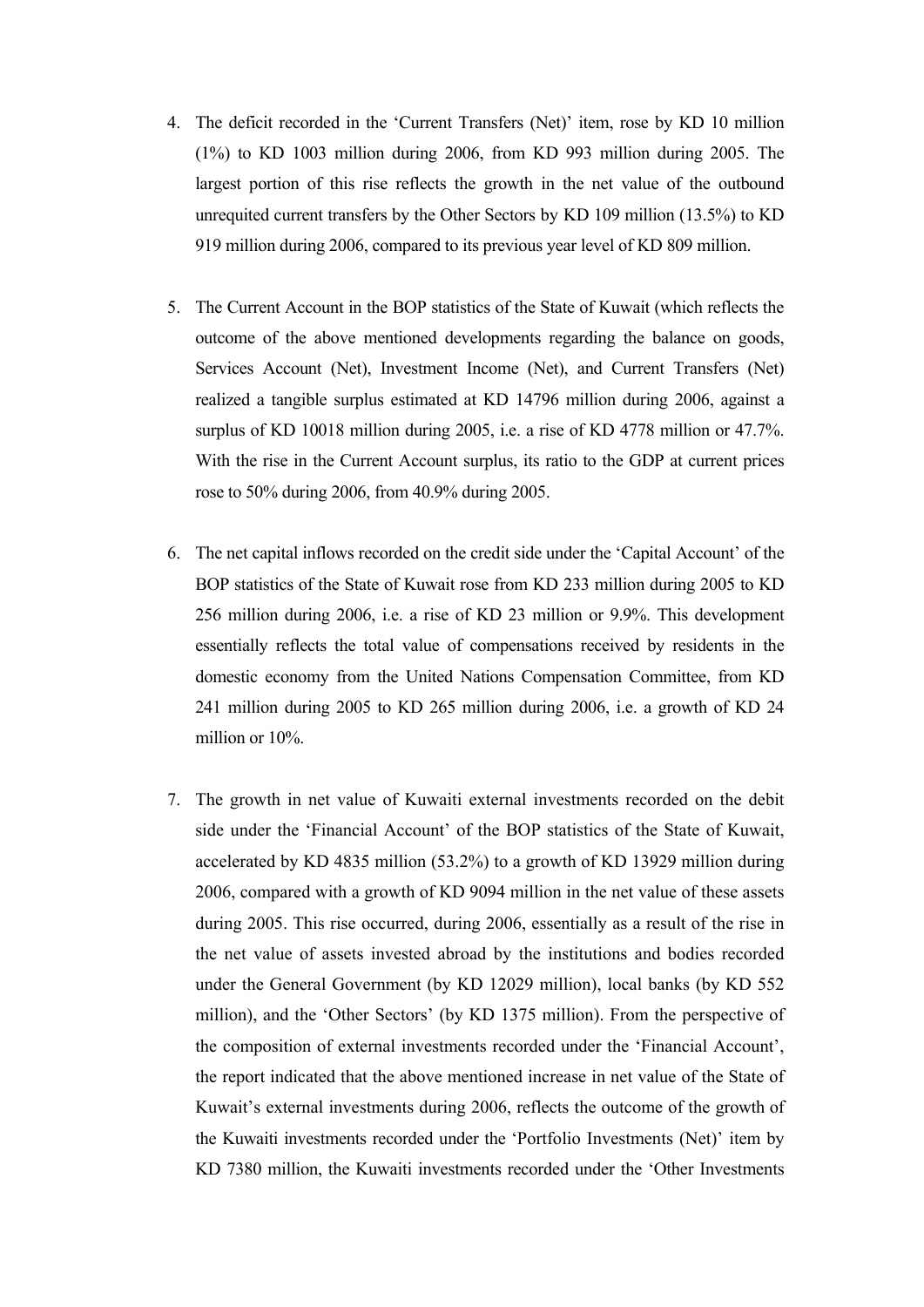(Net)' item by KD 4291 million, and the investments recorded under the 'Direct Investment (Net)' item by KD 2258 million.

8. As an outcome of the mentioned developments in the current account, and the capital and financial account, in addition to the developments concerning error or omissions in all items of the BOP statistics, the overall balance in these statistics realized a surplus of KD 1039 million during 2006, after realizing a surplus of KD 165 million during 2005. In turn, this surplus reflected on the Total Reserve Assets of the Central Bank of Kuwait (CBK) which rose by the same amount (KD 1039 million) at end of 2006, compared to its end of previous year level.

If the overall position of the State of Kuwait Balance of Payments is considered from a broader perspective to reflect the changes in reserve assets available to the domestic economy which could be used for the Balance of Payments purposes, essentially represented in the change in net value of external investments of some governmental bodies and institutions under the 'General Government' item, in addition to the change in total reserve assets of CBK, the overall position of the Balance of Payments shows a surplus of KD 11868.7 million during 2006, compared with a surplus of KD 7925.6 million during 2005, i.e. an increase of KD 3943.1 million or 49.8%.

## **Sixth- Developments in the Kuwait Stock Exchange Activity:**

The report addressed, in its sixth and last part, the developments in the Kuwait Stock Exchange (KSE) activity during 2006, through highlighting the main indices of trading activity and price movements, along with analyzing the most significant factors influencing these indices, the performance of listed companies, the developments in the share issue base and the new companies listed on the market during 2006. The main developments highlighted in this part of the report, can be summarized as follows:

1. The main trading indices of the Kuwait Stock Exchange (KSE) followed a downtrend during 2006. Within this context, the report indicated a decline in the total value of traded shares (by 39.2%), the total quantity of traded shares (by 27.9%), and number of transactions (by 24%) during 2006, compared to the previous year levels. This was accompanied by a decline in the daily averages of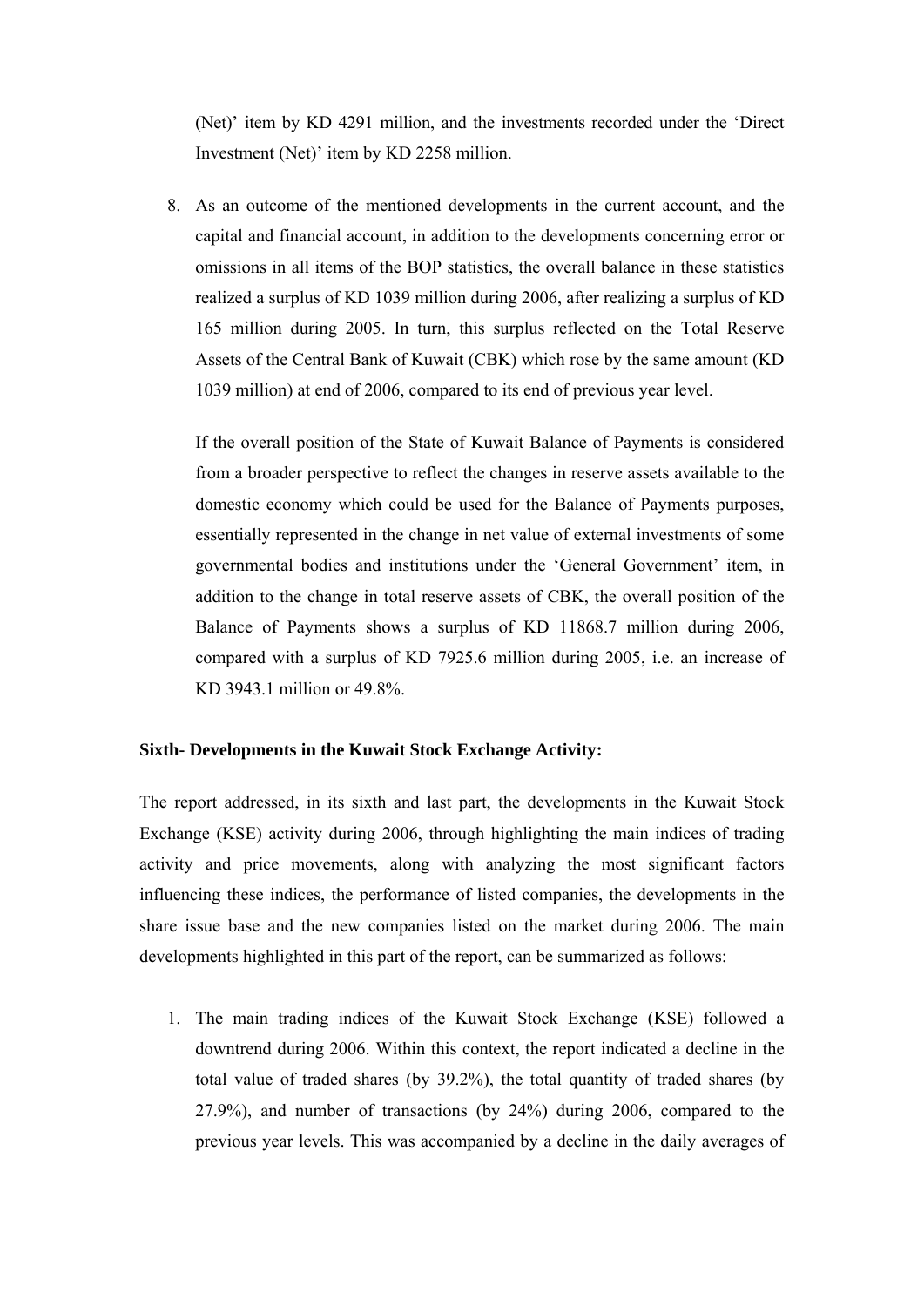the value and quantity of traded shares and number of transactions by 37.4%, 25.8% and 21.8% respectively in 2006, compared to the previous year.

- 2. The KSE General Price Index  $(26/12/1993 = 1000 \text{ points})$  followed a downtrend during 2006, as it closed at 10067.4 points at end of 2006, i.e. a decline of 12%, compared to its previous year closing. The KSE Weighted Price Index  $(26/12/2000 = 100$  points) also followed that trend, as it declined by 5.4% at end of 2006, to 531.7 points compared to 562.4 points at end of the previous year.
- 3. The decline witnessed in the main trading and price indices of the Kuwait Stock Exchange (KSE) during 2006 reflected the effect of certain factors which negatively influenced its activity despite the persistence of the favorable macroeconomic environment accompanying the sustained rise in world oil prices, and the ensuing rise in the value of surpluses realized in the internal and external balances of the domestic economy. In the forefront of these negative factors was the marked decline in the net profits of KSE-listed companies, the decisions issued by the KSE Committee regarding neutralizing the shares of some listed companies for breaching disclosure regulations, and the government's withdrawal of some projects under execution by KSE-listed companies within the BOT (Build, Operate and Transfer) system, in addition to the increased concern among some market participants about the possible occurrence of a broad price correction in view of the decline witnessed in share price levels in most neighboring financial markets in the GCC countries during 2006.
- 4. The number of companies listed on the KSE rose to 180 companies at end of 2006 against 158 companies at end of the previous year, following the listing of 22 new companies. The new companies were distributed as follows: 12 companies in the Services sector, 4 companies in the Investment sector, 2 companies in each of the Industry and Non-Kuwaiti Companies sectors, and one company in each of the Real-Estate and Banks sectors.
- 5. The market capitalization of KSE-listed companies rose by KD 509.7 million (1.2%) during 2006, to KD 42059.3 million fro 180 companies at end of that year against KD 41549.6 million for 158 companies at end of 2005. The issuance of bonus shares, the listing of new companies on the market, the issuance of capital-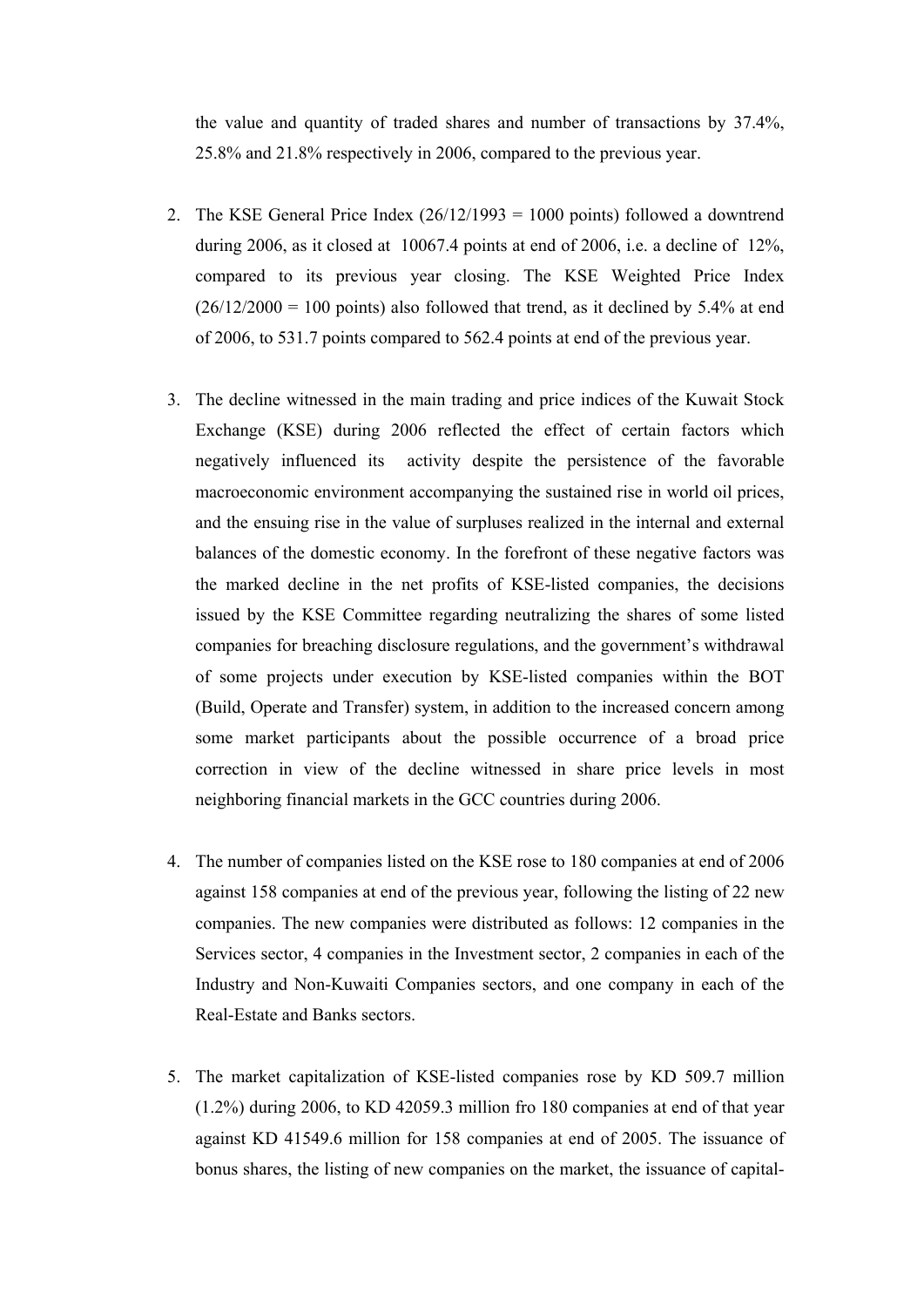increase shares and the issuance of shares within the program of employee participation shares contributed 10.2%, 6.8%, 4.8% and 0.1% respectively of the rise in market capitalization at end of 2006 compared to the previous year. Conversely, the net change in the price of listed shares had a clear negative impact on the market capitalization of listed shares, by 20.6% at end of 2006 compared to end of the previous year.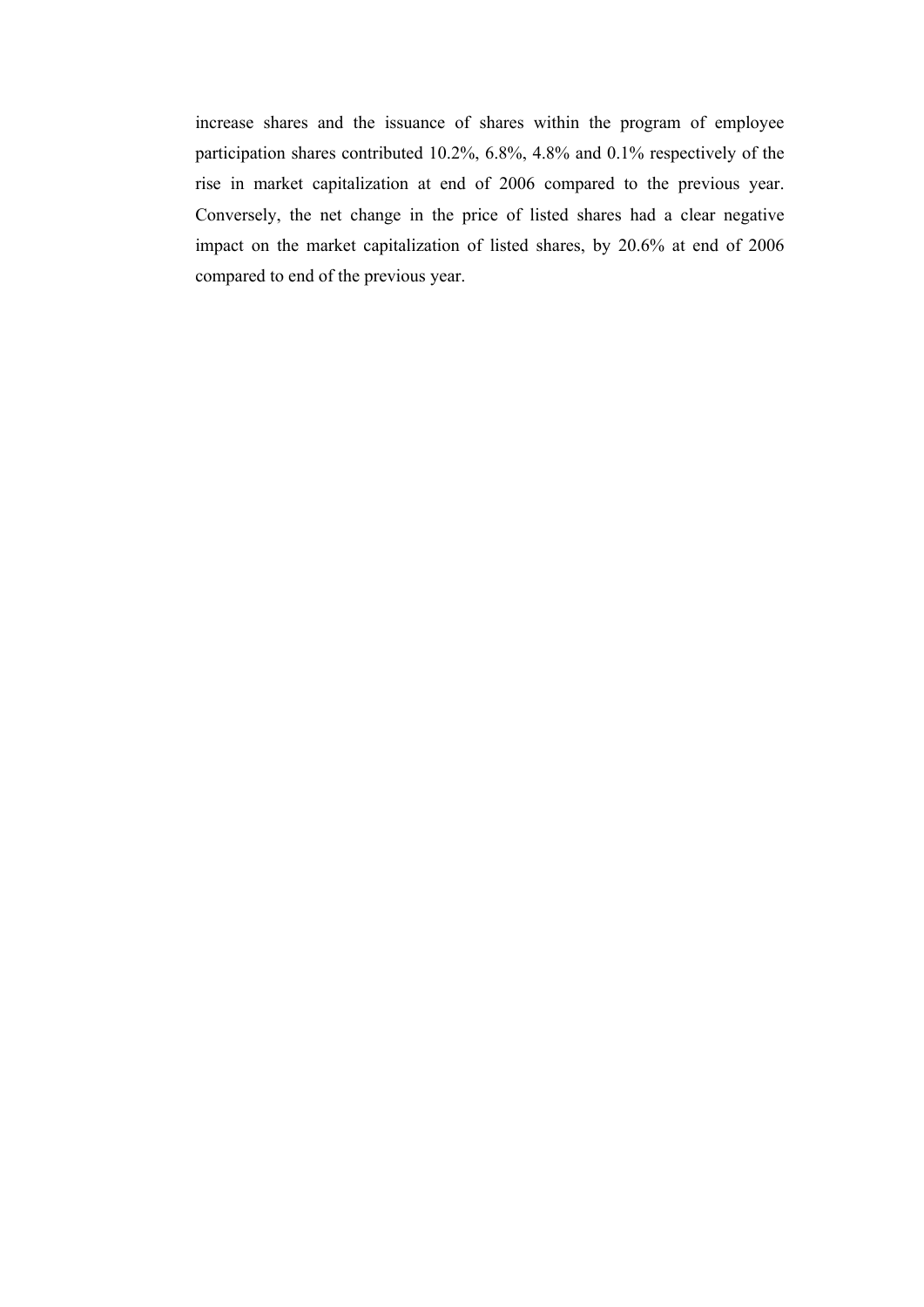| <b>Item</b>                                    | LAD MILLION<br>2002 | 2003    | 2004    | 2005    | 2006    |
|------------------------------------------------|---------------------|---------|---------|---------|---------|
| <b>National Accounts:</b>                      |                     |         |         |         |         |
| <b>GDP</b> at Current Prices:                  | 11590.0             | 14253.5 | 17516.7 | 24477.8 | 29572.8 |
| Crude Oil & Natural Gas Sector                 | 4409.2              | 5797.8  | 7822.0  | 12832.8 | 16214.9 |
| Non-oil Sectors                                | 7083.9              | 8320.6  | 9533.2  | 11471.4 | 13183.3 |
| Of which: Petroleum Products                   | 430.6               | 572.4   | 795.5   | 970.2   | 1159.2  |
| <b>Import Duties</b>                           | 96.9                | 135.1   | 161.5   | 173.6   | 174.6   |
| GDP at Fixed (Prices of 2000):                 | 11944.5             | 13918.0 | 15378.2 | 16910.4 |         |
| Crude Oil & Natural Gas Sector                 | 4872.6              | 5858.1  | 6370.4  | 7143.2  | .       |
| Non-oil Sectors                                | 6980.8              | 7935.9  | 8860.1  | 9637.7  | .       |
| Of which: Petroleum Products                   | 486.5               | 562.9   | 568.7   | 583.9   | .       |
| <b>Import Duties</b>                           | 91.1                | 124.0   | 147.7   | 129.5   | .       |
| <b>Domestic Prices:</b>                        |                     |         |         |         |         |
| CPI (2000=100)                                 | 102.2               | 103.2   | 104.5   | 108.8   | 112.1   |
| WPI (1980=100)                                 | 171.8               | 175.1   | 175.8   | 183.6   | 187.5   |
| <b>Monetary and Banking</b>                    |                     |         |         |         |         |
| <b>Aggregates and Indicators:</b>              |                     |         |         |         |         |
| Money Supply (M2)                              | 9646.3              | 10401.2 | 11655.2 | 13086.2 | 15920.6 |
| Money (M1)                                     | 2066.7              | 2611.5  | 3174.2  | 3727.4  | 3550.3  |
| Quasi-money                                    | 7579.6              | 7789.7  | 8481.0  | 9358.8  | 12370.3 |
| Private Sector Deposits with Local Banks       | 9204.1              | 9907.1  | 11124.2 | 12507.5 | 15264.2 |
| Of which: KD Deposits                          | 8300.5              | 8916.6  | 9955.3  | 10959.5 | 13019.7 |
| Credit Facilities Extended by Local Banks to   | 6853.5              | 8419.4  | 9867.0  | 11827.3 | 14933.7 |
| Residents                                      |                     |         |         |         |         |
| Of which: Consumer Loans                       | 698.0               | 748.8   | 736.4   | 789.0   | 756.0   |
| Net Foreign Assets of Local Banks              | 409.3               | 500.5   | 1369.8  | 1533.6  | 2129.6  |
| Aggregate Balance Sheet of Local Banks         | 17063.7             | 18813.9 | 19144.2 | 21611.6 | 26990.0 |
| US dollar Exchange Rate against the KD at Year |                     |         |         |         |         |
| End (fils)                                     | 299.70              | 294.70  | 294.70  | 292.00  | 289.14  |
| <b>Public Debt Instruments:</b>                |                     |         |         |         |         |
| <b>Value of Issues:</b>                        | 4370.0              | 4400.5  | 3854.2  | 2969.0  | 2296.6  |
| <b>Treasury Bills</b>                          | 3460.0              | 3030.5  | 2515.2  | 562.0   |         |
| <b>Treasury Bonds</b>                          | 910.0               | 1370.0  | 1339.0  | 2407.0  | 2296.6  |
| <b>Maturities:</b>                             | 4368.0              | 4405.0  | 3887.7  | 2989.0  | 2407.0  |
| <b>Treasury Bills</b>                          | 2765.0              | 3395.0  | 2617.7  | 1650.0  |         |
| <b>Treasury Bonds</b>                          | 1603.0              | 1010.0  | 1270.0  | 1339.0  | 2407.0  |
| <b>Balances at Year End:</b>                   | 2465.0              | 2460.5  | 2427.0  | 2407.0  | 2296.6  |
| <b>Treasury Bills</b>                          | 1555.0              | 1190.5  | 1088.0  |         |         |
| <b>Treasury Bonds</b>                          | 910.0               | 1270.0  | 1339.0  | 2407.0  | 2296.6  |

#### **Table (80) Development of Main Economic, Financial and Monetary Indicators and Variables**  (KD Million)

......................................................................................................................……......Cont'd.